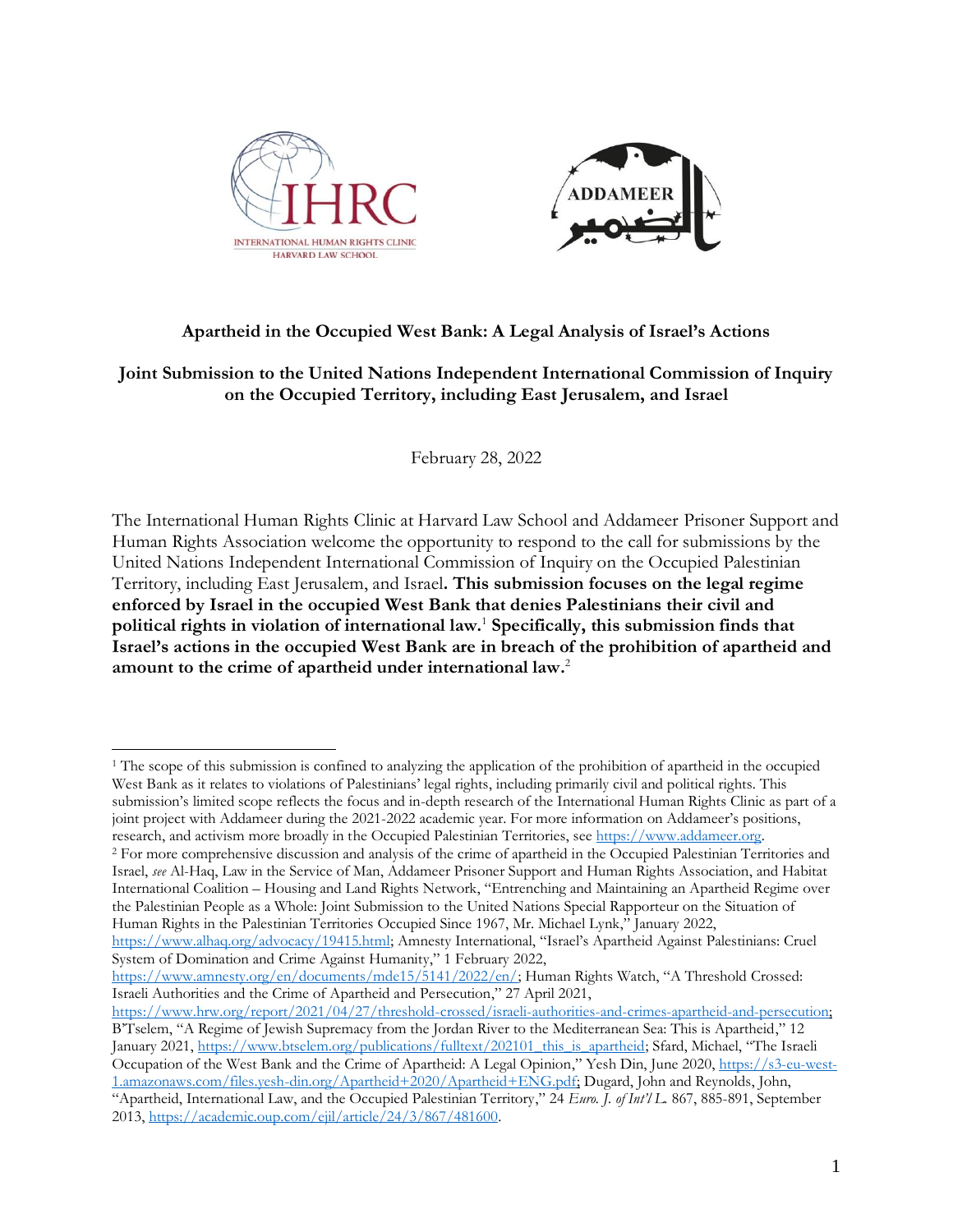Since 1967, Israel has exerted full control throughout most of the occupied West Bank, alongside limited Palestinian self-rule.<sup>3</sup> Israel's control over the occupied West Bank is codified and enforced through a complex legal regime, which extends distinct and unequal sets of legal rights to Jewish Israelis and Palestinians, respectively. This regime functions in purpose and effect to create a twotiered structure of rights and protections, systematically privileging Jewish Israeli settlers and discriminating against Palestinians. Israel's deliberate, institutionalized, and explicitly *legal* subjugation of Palestinians leads to the conclusion that Israel is in breach of the prohibition of apartheid under international law. Part I of this submission defines the crime of apartheid in international law and outlines applicable legal norms; Part II describes the legal regime enforced by Israel in the occupied West Bank, with a particular focus on discriminatory measures that affect Palestinian civil and political rights; and Part III examines the merits of applying the term apartheid in this context and concludes that Israel is in violation of the international law prohibition of apartheid.

# **I. Legal Definitions: The Crime of Apartheid in International Law**

While the term "apartheid" was originally coined and applied in the context of South Africa, the crime of apartheid is well-recognized in international law and is understood to apply universally which is to say, outside the context of apartheid South Africa.<sup>4</sup> International law prohibits the crime of apartheid both as a matter of customary international law and treaty law.

Customary international law recognizes apartheid as a preemptory norm (*jus cogens*) and prohibits the crime of apartheid. The International Law Commission's (ILC) Special Rapporteur, in the fourth report on peremptory norms of general international law, recognized the prohibition of apartheid as a peremptory norm of general international law, from which no derogation is permitted.<sup>5</sup> Practices of apartheid committed in the context of an armed conflict also amount to a grave breach of

[https://opil.ouplaw.com/view/10.1093/law:epil/9780199231690/law-9780199231690-e752;](https://opil.ouplaw.com/view/10.1093/law:epil/9780199231690/law-9780199231690-e752) *See also* Amnesty International, "'Caged Without a Roof': Apartheid in Myanmar's Rakhine State," 21 November 2017,

<sup>3</sup> Since 1995, the occupied West Bank has been divided into three areas: Areas A, B, and C. The 1993-1995 Oslo Accords granted the Palestinian Authority varying levels of control over Areas A and B, while Israel was granted full control over security and civil matters in Area C. Area C comprises 60% of the West Bank. *See* Government of Israel and Palestine Liberation Organization "Israeli-Palestinian Interim Agreement on the West Bank and the Gaza Strip," 1995[, https://www.mfa.gov.il/MFA/ForeignPolicy/Peace/Guide/Pages/THE%20ISRAELI-](https://www.mfa.gov.il/MFA/ForeignPolicy/Peace/Guide/Pages/THE%20ISRAELI-PALESTINIAN%20INTERIM%20AGREEMENT.aspx)

[PALESTINIAN%20INTERIM%20AGREEMENT.aspx.](https://www.mfa.gov.il/MFA/ForeignPolicy/Peace/Guide/Pages/THE%20ISRAELI-PALESTINIAN%20INTERIM%20AGREEMENT.aspx) Over time, Israel has come to exercise *de facto* security control not only over Area C, but also Areas A and B, or in other words, over the entire West Bank. For a discussion of how the rules operate in practice in the different areas, *see* Weill, Sharon, "The Judicial Arm of the Occupation: the Israeli military courts in the occupied territories," 89 *International Review of the Red Cross* (866), June 2007[, https://international](https://international-review.icrc.org/sites/default/files/irrc_866_9.pdf)[review.icrc.org/sites/default/files/irrc\\_866\\_9.pdf;](https://international-review.icrc.org/sites/default/files/irrc_866_9.pdf) The Association for Civil Rights in Israel, "One Rule, Two Legal Systems, October 2014[, https://law.acri.org.il/en/wp-content/uploads/2015/02/Two-Systems-of-Law-English-](https://law.acri.org.il/en/wp-content/uploads/2015/02/Two-Systems-of-Law-English-FINAL.pdf)[FINAL.pdf.](https://law.acri.org.il/en/wp-content/uploads/2015/02/Two-Systems-of-Law-English-FINAL.pdf)

<sup>4</sup> The term "apartheid" itself derives from the Afrikaans word for "apartness" or "separateness." For an outline of the historical development of the prohibition and criminalization of apartheid under international law, *see* Gebhard, Julia, "Apartheid," *Oxford Public International Law*, January 2018,

<https://www.amnesty.org/en/documents/asa16/7484/2017/en/> (finding that Myanmar's laws, policies, and practices towards its Rohingya Muslim population amount to the crime of apartheid under international law).

<sup>5</sup> International Law Commission, "Fourth Report on Peremptory Norms of General International Law (*jus cogens*) by Dire Tladi, Special Rapporteur," U.N. Doc. A/CN.4/727 at [94], 2019,

[https://digitallibrary.un.org/record/3798216?ln=en.](https://digitallibrary.un.org/record/3798216?ln=en) One consequence of the peremptory status of the prohibition of apartheid under international law noted by Miles Jackson in his expert opinion (*see* Jackson, *infra* note 18) is that the prohibition has priority over other bodies of international law, like IHL, that conflict with it.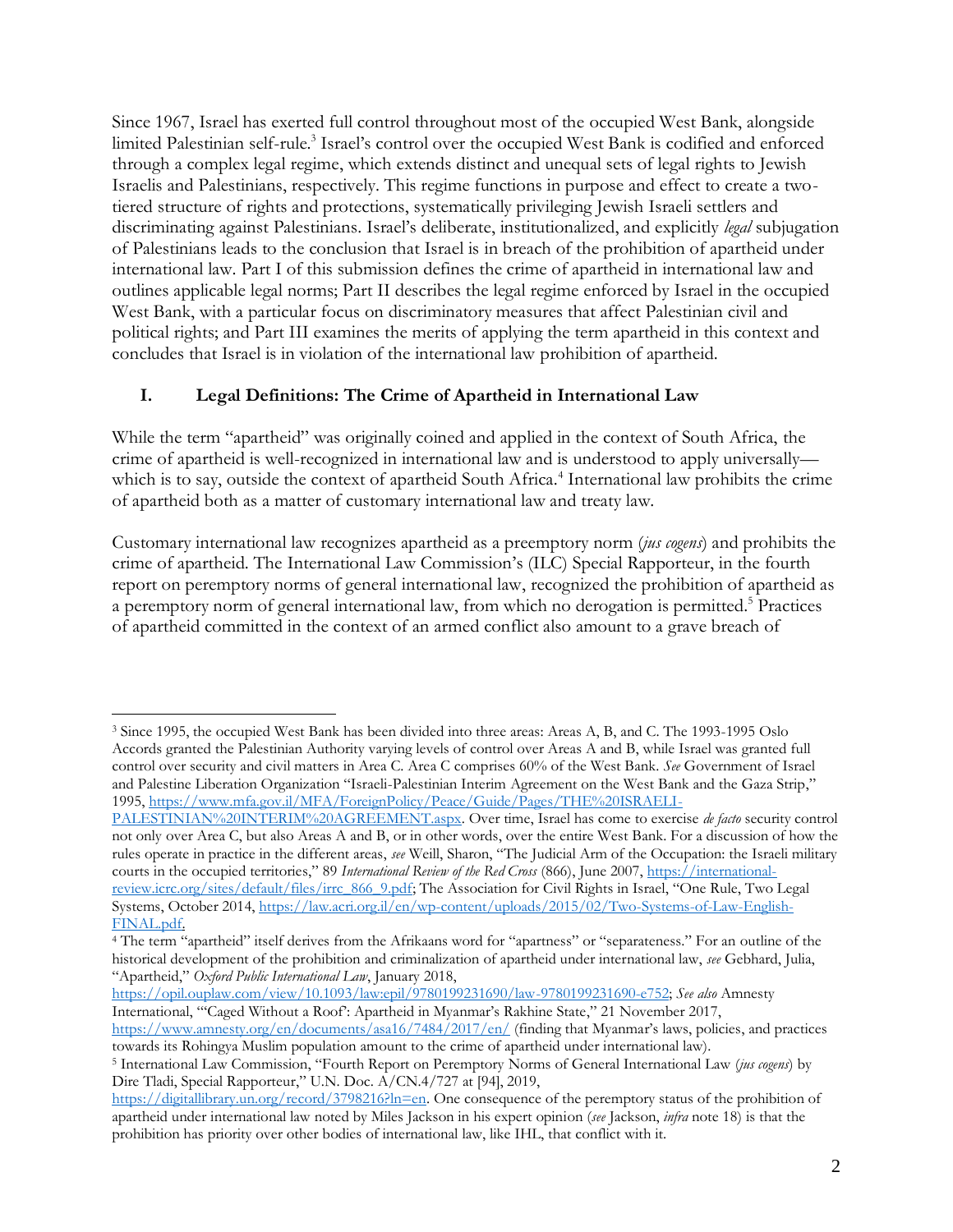Protocol I Additional to the Geneva Conventions,<sup>6</sup> which, notwithstanding that Israel is not a State Party to Protocol I,<sup>7</sup> is widely regarded as customary international law.<sup>8</sup>

The Convention on the Suppression and Punishment of the Crime of Apartheid (Apartheid Convention) and the Rome Statute of the International Criminal Court (Rome Statute) also prohibit apartheid and declare it a crime against humanity subject to universal jurisdiction.<sup>9</sup> The State of Palestine has ratified both the Apartheid Convention and the Rome Statute.<sup>10</sup> While Israel is not a State Party to the Apartheid Convention or the Rome Statute, its actions in the Occupied Palestinian Territories subject it to the relevant treaties, because Palestine has signed these treaties.<sup>11</sup> The prohibition of apartheid is also codified in article 3 of the International Convention on the Elimination of All Forms of Racial Discrimination (ICERD), which both Israel and Palestine have

[https://www.un.org/en/genocideprevention/documents/atrocity-](https://www.un.org/en/genocideprevention/documents/atrocity-crimes/Doc.27_convention%20statutory%20limitations%20warcrimes.pdf)

<sup>6</sup> Protocol Additional to the Geneva Conventions of 12 August 1949, and Relating to the Protection of Victims of International Armed Conflicts (1977), 1125 UNTS 3, entered into force 7 Dec. 1978 (hereinafter "Protocol I"), art.  $85(4)(c)$ [, https://ihl-](https://ihl-databases.icrc.org/applic/ihl/ihl.nsf/Article.xsp?action=openDocument&documentId=73D05A98B6CEB566C12563CD0051E1A0)

[databases.icrc.org/applic/ihl/ihl.nsf/Article.xsp?action=openDocument&documentId=73D05A98B6CEB566C12563C](https://ihl-databases.icrc.org/applic/ihl/ihl.nsf/Article.xsp?action=openDocument&documentId=73D05A98B6CEB566C12563CD0051E1A0) [D0051E1A0.](https://ihl-databases.icrc.org/applic/ihl/ihl.nsf/Article.xsp?action=openDocument&documentId=73D05A98B6CEB566C12563CD0051E1A0)

<sup>7</sup> *See* "Treaties, State Parties and Commentaries," *ICRC*, [https://ihl-](https://ihl-databases.icrc.org/applic/ihl/ihl.nsf/vwTreatiesByCountrySelected.xsp?xp_countrySelected=IL)

[databases.icrc.org/applic/ihl/ihl.nsf/vwTreatiesByCountrySelected.xsp?xp\\_countrySelected=IL.](https://ihl-databases.icrc.org/applic/ihl/ihl.nsf/vwTreatiesByCountrySelected.xsp?xp_countrySelected=IL) 

<sup>8</sup> *See* Henckaerts, Jean-Marie and Doswald-Beck, Louise, "Rule 88," *Customary International Humanitarian Law*, ICRC, 2005, <https://www.icrc.org/en/doc/assets/files/other/customary-international-humanitarian-law-i-icrc-eng.pdf> ("State practice establishes this rule [prohibiting adverse distinction in the application of international humanitarian law based on race, colour, sex, language, religion or belief, or political belief or other opinion, national or social origin, wealth, birth or other status, or on any other similar criteria] as a norm of customary international law applicable in both international and non-international armed conflicts.").

<sup>9</sup> Convention on the Suppression and Punishment of the Crime of Apartheid, 1973, 1015 UNTS 243, entered into force 18 July 1976 (hereinafter "Apartheid Convention"), art. 1,

[https://www.un.org/en/genocideprevention/documents/atrocity-](https://www.un.org/en/genocideprevention/documents/atrocity-crimes/Doc.10_International%20Convention%20on%20the%20Suppression%20and%20Punishment%20of%20the%20Crime%20of%20Apartheid.pdf)

[crimes/Doc.10\\_International%20Convention%20on%20the%20Suppression%20and%20Punishment%20of%20the%2](https://www.un.org/en/genocideprevention/documents/atrocity-crimes/Doc.10_International%20Convention%20on%20the%20Suppression%20and%20Punishment%20of%20the%20Crime%20of%20Apartheid.pdf) [0Crime%20of%20Apartheid.pdf;](https://www.un.org/en/genocideprevention/documents/atrocity-crimes/Doc.10_International%20Convention%20on%20the%20Suppression%20and%20Punishment%20of%20the%20Crime%20of%20Apartheid.pdf) Rome Statute of the International Criminal Court, 1998, UN Doc. A/CONF.183/9, 2187 UNTS 90, entered into force 1 July 2002 (hereinafter "Rome Statute"), art. 7[, https://www.icc-cpi.int/resource](https://www.icc-cpi.int/resource-library/documents/rs-eng.pdf)[library/documents/rs-eng.pdf.](https://www.icc-cpi.int/resource-library/documents/rs-eng.pdf) Earlier in 1968, the Convention on the Non-Applicability of Statutory Limitations to War Crimes and Crimes Against Humanity declared that "inhuman acts resulting from the policy of apartheid" are considered crimes against humanity (Convention on the Non-Applicability of Statutory Limitations to War Crimes and Crimes Against Humanity, Nov. 21, 1968, 754 U.N.T.S. 73, art. 1,

[crimes/Doc.27\\_convention%20statutory%20limitations%20warcrimes.pdf\)](https://www.un.org/en/genocideprevention/documents/atrocity-crimes/Doc.27_convention%20statutory%20limitations%20warcrimes.pdf). A crime against humanity generally refers to the commission of specific prohibited acts carried out as part of widespread or systematic attack against a civilian population or carried out pursuant to a state or organizational policy. *See* Acquaviva, Guido and Pocar, Fausto, "Crimes Against Humanity," *Oxford Public International Law,* June 2008,

[https://opil.ouplaw.com/view/10.1093/law:epil/9780199231690/law-9780199231690-e768?prd=EPIL.](https://opil.ouplaw.com/view/10.1093/law:epil/9780199231690/law-9780199231690-e768?prd=EPIL)

<sup>&</sup>lt;sup>10</sup> The State of Palestine ratified the Apartheid Convention on 2 April, 2014, and the Rome Statute on 1 April, 2015, while Israel is not a signatory to either ("Status of Treaties, Apartheid Convention," *United Nations Treaty Collection*, December 28, 2021[, https://treaties.un.org/Pages/ViewDetails.aspx?src=IND&mtdsg\\_no=IV-](https://treaties.un.org/Pages/ViewDetails.aspx?src=IND&mtdsg_no=IV-7&chapter=4&clang=_en)

[<sup>7&</sup>amp;chapter=4&clang=\\_en;](https://treaties.un.org/Pages/ViewDetails.aspx?src=IND&mtdsg_no=IV-7&chapter=4&clang=_en) "State Parties to the Rome Statute," *International Criminal Court,* [https://asp.icc-](https://asp.icc-cpi.int/en_menus/asp/states%20parties/pages/the%20states%20parties%20to%20the%20rome%20statute.aspx)

[cpi.int/en\\_menus/asp/states%20parties/pages/the%20states%20parties%20to%20the%20rome%20statute.aspx\)](https://asp.icc-cpi.int/en_menus/asp/states%20parties/pages/the%20states%20parties%20to%20the%20rome%20statute.aspx). In February 2021, the pre-trial chamber of the International Criminal Court (ICC) confirmed the ICC's jurisdiction over war crimes and crimes against humanity allegedly committed in the Occupied Palestinian Territory ("Decision on the Prosecution request pursuant to article 19(3) for a ruling on the Court's territorial jurisdiction in Palestine," Pre-Trial Chamber I, *International Criminal Court*, ICC-01/18-143 05-02-2021 1/60 EC PT, [https://www.icc](https://www.icc-cpi.int/Pages/item.aspx?name=pr1566)[cpi.int/Pages/item.aspx?name=pr1566\)](https://www.icc-cpi.int/Pages/item.aspx?name=pr1566).

<sup>11</sup> *See* Pre-Trial Chamber I, *International Criminal Court*, ICC-01/18-143 05-02-2021 1/60 EC PT, [https://www.icc](https://www.icc-cpi.int/Pages/item.aspx?name=pr1566)[cpi.int/Pages/item.aspx?name=pr1566\)](https://www.icc-cpi.int/Pages/item.aspx?name=pr1566); *See also* Rome Statute, art. 12 (noting that the ICC has jurisdiction if the State on whose territory the crime was committed is a State Party).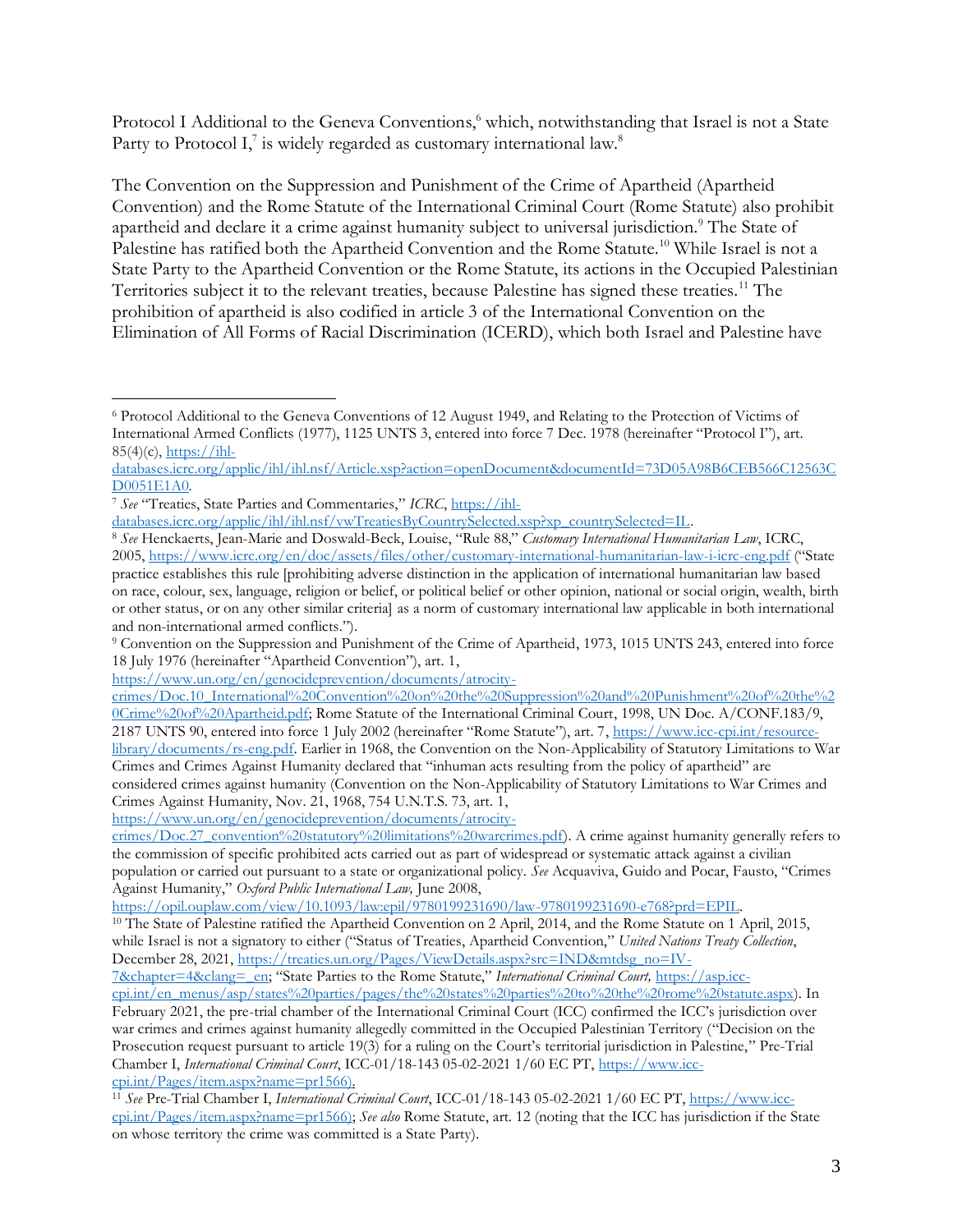ratified.<sup>12</sup> Under article 2 of the ICERD, states "undertake to prevent, prohibit and eradicate all practices of this nature in territories under their jurisdiction."<sup>13</sup> In short, although Israel is not a State Party to the Rome Statute, the Apartheid Convention, or Protocol I Additional to the Geneva Convention, the prohibition of the crime of apartheid extends to its laws, policies, and practices in the occupied West Bank. 14

Furthermore, the applicability of international humanitarian law in the occupied West Bank—due to Israel's decades-long occupation—does not displace the applicability of international human rights law nor the prohibition of apartheid.<sup>15</sup> As the International Court of Justice (ICJ) held in the *Armed*  Activities case, both branches of law are applicable during armed conflict.<sup>16</sup> The Human Rights Committee has adopted a similar approach, stating that "both spheres of law [international humanitarian and international human rights law] are complementary, not mutually exclusive."<sup>17</sup> For purposes of the analysis here, it is important to note the peremptory status of the prohibition on apartheid. While international humanitarian law—both within the provisions of the Hague Regulations and the Geneva Conventions—may allow Israel to curtail certain civil and political

[https://undocs.org/Home/Mobile?FinalSymbol=CCPR%2FC%2FGC%2F36&Language=E&DeviceType=Desktop.](https://undocs.org/Home/Mobile?FinalSymbol=CCPR%2FC%2FGC%2F36&Language=E&DeviceType=Desktop)

<sup>12</sup> International Convention on the Elimination of All Forms of Racial Discrimination, 1965, 660 UNTS 195, entered into force 4 Jan. 1969 (hereinafer "ICERD"), art. 3; "Status of Treaties," *ICERD*, 28 December, 2021, [https://treaties.un.org/Pages/ViewDetails.aspx?src=IND&mtdsg\\_no=IV-2&chapter=4.](https://treaties.un.org/Pages/ViewDetails.aspx?src=IND&mtdsg_no=IV-2&chapter=4) In 1995, the Committee on the Elimination of All Forms of Racial Discrimination reaffirmed the universal applicability of article 3 (Committee on the Elimination of Racial Discrimination, "General Recommendation 19, The prevention, prohibition and eradication of racial segregation and apartheid," (Forty-seventh session, 1995), U.N. Doc. A/50/18 at 140 (1995), reprinted in *Compilation of General Comments and General Recommendations Adopted by Human Rights Treaty Bodies,* U.N. Doc. HRI\GEN\1\Rev.6 at 208, 2003,

[https://undocs.org/Home/Mobile?FinalSymbol=HRI%2FGEN%2F1%2FRev.6&Language=E.](https://undocs.org/Home/Mobile?FinalSymbol=HRI%2FGEN%2F1%2FRev.6&Language=E) <sup>13</sup> ICERD, art. 2.

<sup>14</sup> In its Advisory Opinion on the Legal Consequences of Construction of a Wall in the Occupied Palestinian Territory, the International Court of Justice opined the law of belligerent occupation and treaties to which Israel is a party apply to Israel's actions in the occupied territories ("Legal Consequences of the Construction of a Wall in the Occupied Palestinian Territory," Advisory Opinion, *ICJ*, 9 July 2004, ICJ Reports 2004, p. 136, paras. 102–114). For a discussion of the application of international human rights law in the context of belligerent occupation and its interaction with international humanitarian law in an occupied territory, *see* Jackson, Miles, "Expert Opinion on the Interplay between the Legal Regime Applicable to Belligerent Occupation and the Prohibition of Apartheid under International Law," *Diakonia International Humanitarian Law Centre*, 23 March 2021, [https://www.diakonia.se/ihl/news/israel-palestine](https://www.diakonia.se/ihl/news/israel-palestine-publication/expert-opinion-occupation-palestine-apartheid)[publication/expert-opinion-occupation-palestine-apartheid.](https://www.diakonia.se/ihl/news/israel-palestine-publication/expert-opinion-occupation-palestine-apartheid)

<sup>15</sup> *See* Bianchi, Andrea, "Dismantling the Wall: The ICJ's Advisory Opinion and its Likely Impact on International Law," 47 *German Yearbook of Int'l Law* 343, 2004, pp. 371-75, [https://papers.ssrn.com/sol3/papers.cfm?abstract\\_id=1731929](https://papers.ssrn.com/sol3/papers.cfm?abstract_id=1731929) (noting that a literal reading of the ICJ's *Wall* Opinion lends itself to the interpretation that in situations of armed conflict, international humanitarian law would prevail as the *lex specialis* over international human rights, but contending that such an interpretation would be incorrect because it would be inconsistent with the derogation and limitation provisions provided for by international human rights treaties such as the ICCPR and with the Human Rights Committee's comments that both spheres of law are complementary); *See also* Jackson, Miles, "Expert Opinion on the Interplay between the Legal Regime Applicable to Belligerent Occupation and the Prohibition of Apartheid under International Law," *Diakonia International Humanitarian Law Centre*, 23 March 2021,

[https://www.diakonia.se/ihl/news/israel-palestine-publication/expert-opinion-occupation-palestine-apartheid.](https://www.diakonia.se/ihl/news/israel-palestine-publication/expert-opinion-occupation-palestine-apartheid) 

<sup>16</sup> *See* Armed Activities on the Territory of the Congo (Dem. Rep. of the Congo v. Uganda), Judgment, 2005 I.C.J. Rep. 168, ¶ 215-221.

<sup>17</sup> *See* General Comment no. 36 (2018) on article 6 of the International Covenant on Civil and Political Rights, on the right to life, U.N. Doc. CCPR/C/GC/36,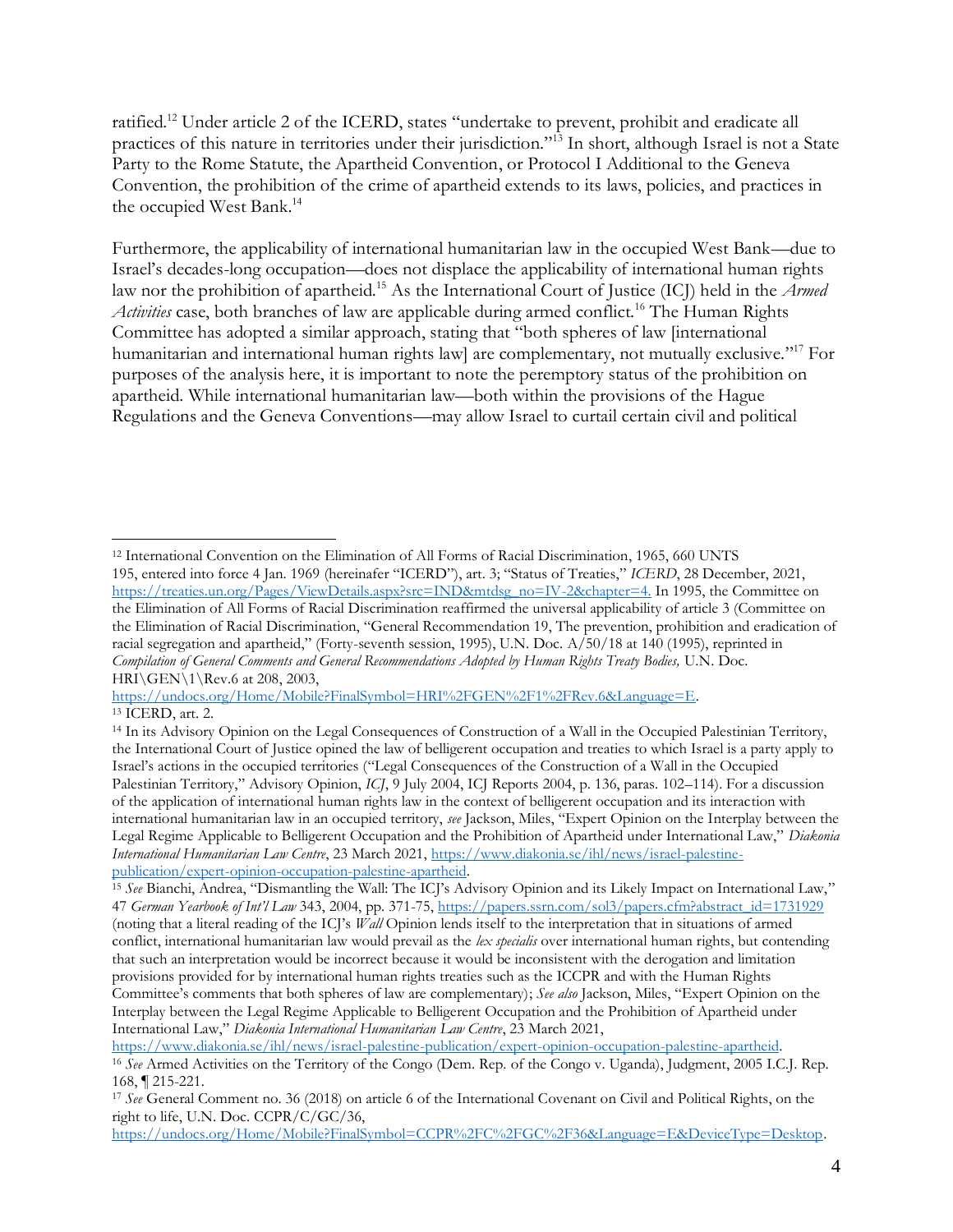rights<sup>18</sup> Israel may not do so in a way that violates the prohibition of apartheid.<sup>19</sup> Importantly, the prohibition of apartheid is also enshrined in international humanitarian law within Protocol I Additional to the Geneva Conventions,<sup>20</sup> leading to the conclusion that even if international humanitarian law displaced international human rights law as the *lex specialis*, such displacement may be of little significance because the prohibition is a part of international humanitarian law.<sup>21</sup>

The analysis of the crime of apartheid in this submission is informed by the definitions set forth in the Apartheid Convention and the Rome Statute and considers only acts that meet the requirements of both instruments. The Apartheid Convention defines the crime of apartheid as "similar policies and practices of racial segregation and discrimination as practised in southern Africa," which include "inhuman acts committed for the purpose of establishing and maintaining domination by one racial group of persons over any other racial group of persons and systematically oppressing them."<sup>22</sup> The Rome Statute defines the crime of apartheid to mean "inhumane acts of a character similar to those in paragraph 1 [crimes against humanity], committed in the context of an institutionalized regime of systematic oppression and domination by one racial group over any other racial group or groups and committed with the intention of maintaining that regime."<sup>23</sup>

The crime against humanity of apartheid, therefore, requires: (i) inhuman acts, (ii) committed with the intent to establish or maintain the domination of one racial group over another, (iii) in the context of an institutionalized regime of systematic racial discrimination and oppression. Article 2 of the Apartheid Convention outlines the following list of "inhuman acts" that may amount to acts of apartheid, when committed systematically for the purpose of establishing or maintaining domination by one racial group over another:<sup>24</sup>

<sup>20</sup> *See* Protocol I, art. 85(4)(c), [https://ihl-](https://ihl-databases.icrc.org/applic/ihl/ihl.nsf/Article.xsp?action=openDocument&documentId=73D05A98B6CEB566C12563CD0051E1A0)

<sup>18</sup> *See* Regulations Respecting the Laws and Customs of War on Land, art. 43, 18 October 1907[, https://ihl](https://ihl-databases.icrc.org/ihl/WebART/195-200053?OpenDocument)[databases.icrc.org/ihl/WebART/195-200053?OpenDocument](https://ihl-databases.icrc.org/ihl/WebART/195-200053?OpenDocument) (permitting the occupying power to "take all the measures in his power to restore, and ensure, as far as possible, public order and safety, while respecting, unless absolutely prevented, the laws in force in the country."); *See also* Convention (IV) relative to the Protection of Civilian Persons in Time of War, 1949, 75 UNTS 287, entered into force 21 October 1950 (hereinafter "Geneva Convention (IV)"), art. 51, <https://ihl-databases.icrc.org/ihl/WebART/380-600058> (permitting the occupying power to compel protected persons over 18 years of age to work where it is "necessary either for the needs of the army of occupation, or . . . [for the benefit of the] population of the occupied country.")*;* Geneva Convention (IV), art. 66[, https://ihl](https://ihl-databases.icrc.org/applic/ihl/ihl.nsf/ART/380-600073?OpenDocument)[databases.icrc.org/applic/ihl/ihl.nsf/ART/380-600073?OpenDocument](https://ihl-databases.icrc.org/applic/ihl/ihl.nsf/ART/380-600073?OpenDocument) (permitting the occupying power to try accused protected persons in its "properly constituted, non-political military courts, on condition that the said courts sit in the occupied country.").

<sup>19</sup> Israel's dual legal regime could arguably be consistent with IHL were it not for its purpose or intent to maintain domination over the Palestinians in violation of the prohibition on apartheid. *See also* Amnesty International, "Israel's Apartheid Against Palestinians: Cruel System of Domination and Crime Against Humanity," 1 February 2022, p. 59, <https://www.amnesty.org/en/documents/mde15/5141/2022/en/>

<sup>(</sup>noting that "While the law of occupation allows, and in some cases requires, differential treatment between nationals of the occupying power and the population of the occupied territory, it does not allow the occupying power to do this where the intention is to establish or maintain a system of racial oppression and domination as to do so would violate a peremptory norm of international law (the prohibition of apartheid)").

[databases.icrc.org/applic/ihl/ihl.nsf/Article.xsp?action=openDocument&documentId=73D05A98B6CEB566C12563C](https://ihl-databases.icrc.org/applic/ihl/ihl.nsf/Article.xsp?action=openDocument&documentId=73D05A98B6CEB566C12563CD0051E1A0) [D0051E1A0.](https://ihl-databases.icrc.org/applic/ihl/ihl.nsf/Article.xsp?action=openDocument&documentId=73D05A98B6CEB566C12563CD0051E1A0) Note also that while Israel is not a State Party to Protocol I Additional to the Geneva Conventions, the Protocol is largely seen as customary international law and is thus binding on Israel.

<sup>21</sup> *See* Jackson, Miles "Expert Opinion on the Interplay between the Legal Regime Applicable to Belligerent Occupation and the Prohibition of Apartheid under International Law," *Diakonia International Humanitarian Law Centre*, 23 March 2021[, https://www.diakonia.se/ihl/news/israel-palestine-publication/expert-opinion-occupation-palestine-apartheid,](https://www.diakonia.se/ihl/news/israel-palestine-publication/expert-opinion-occupation-palestine-apartheid) for a more detailed analysis on this point.

<sup>22</sup> Apartheid Convention, art. 2.

 $23$  Rome Statute, art.  $7(2)(h)$ .

<sup>24</sup> Apartheid Convention, art. 2.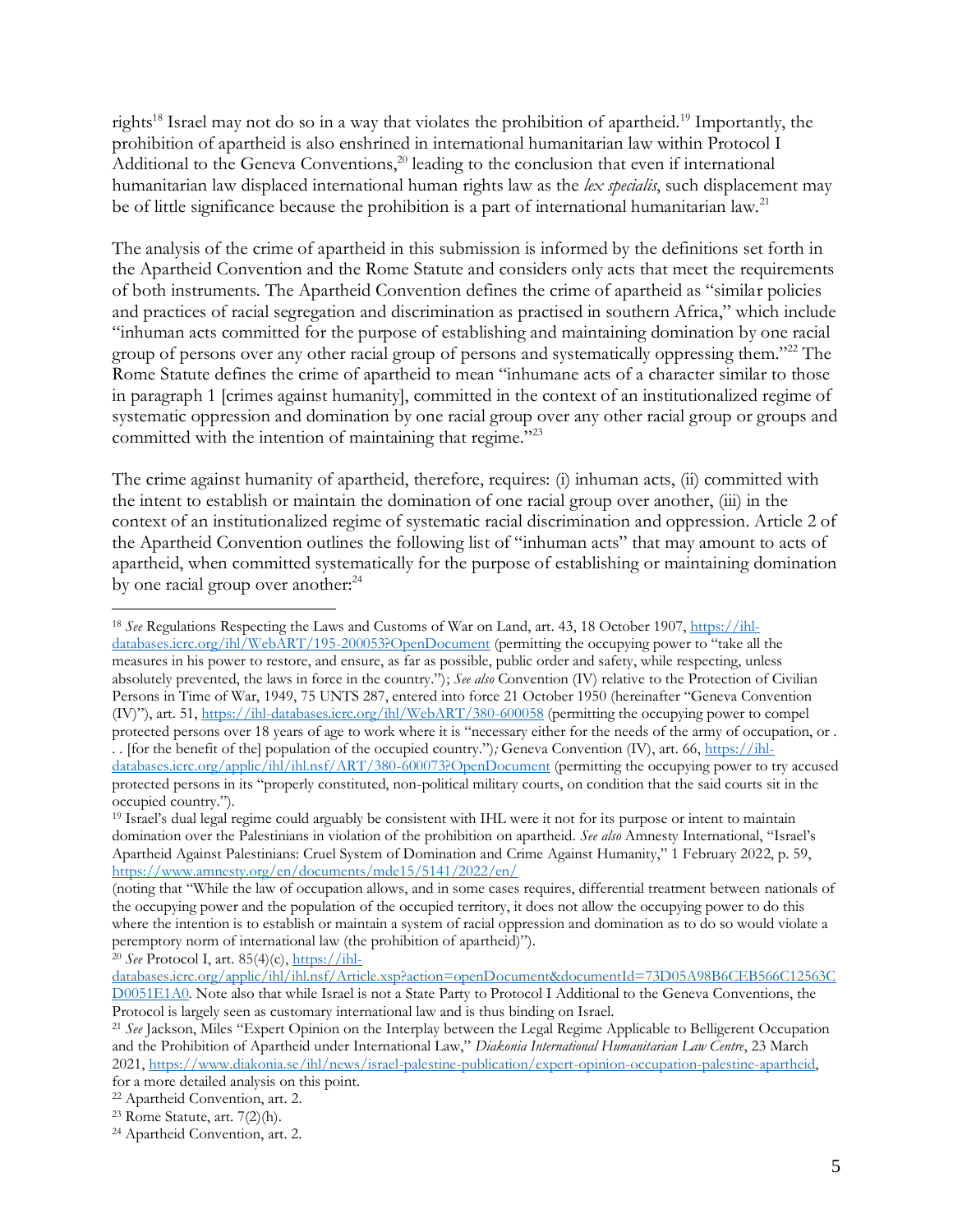- (a) Denial to a member or members of a racial group or groups of the right to life and liberty of person:
	- (i) By murder of members of a racial group or groups;
	- (ii) By the infliction upon the members of a racial group or groups of serious bodily or mental harm, by the infringement of their freedom or dignity, or by subjecting them to torture or to cruel, inhuman or degrading treatment or punishment;
	- (iii) By arbitrary arrest and illegal imprisonment of the members of a racial group or groups;
- (b) Deliberate imposition on a racial group or groups of living conditions calculated to cause its or their physical destruction in whole or in part;
- (c) Any legislative measures and other measures calculated to prevent a racial group or groups from participation in the political, social, economic and cultural life of the country and the deliberate creation of conditions preventing the full development of such a group or groups, in particular by denying to members of a racial group or groups basic human rights and freedoms, including the right to work, the right to form recognized trade unions, the right to education, the right to leave and to return to their country, the right to a nationality, the right to freedom of movement and residence, the right to freedom of opinion and expression, and the right to freedom of peaceful assembly and association;
- (d) Any measures including legislative measures, designed to divide the population along racial lines by the creation of separate reserves and ghettos for the members of a racial group or groups, the prohibition of mixed marriages among members of various racial groups, the expropriation of landed property belonging to a racial group or groups or to members thereof;
- (e) Exploitation of the labour of the members of a racial group or groups, in particular by submitting them to forced labour;
- (f) Persecution of organizations and persons, by depriving them of fundamental rights and freedoms, because they oppose apartheid.

Many of the aforementioned inhuman acts are also identified in Article 7 of the Rome Statute among "inhumane acts of a character similar to those referred to in paragraph 1," which may amount to apartheid, if committed within an institutional system of oppression and domination and with the required intent.<sup>25</sup> These include:

- 7(1)(e) Imprisonment or other severe deprivation of physical liberty in violation of fundamental rules of international law;
- 7(1)(f) Torture;

7(1)(h) Persecution against any identifiable group or collectivity on political, racial, national, ethnic, cultural, religious, gender as defined in paragraph 3, or other grounds that are universally recognized as impermissible under international law, in connection with any act referred to in this paragraph or any crime within the jurisdiction of the Court;

7(1)(k) Other inhumane acts of a similar character intentionally causing great suffering, or serious injury to body or to mental or physical health.

<sup>&</sup>lt;sup>25</sup> Rome Statute, arts.  $7(1)$ ,  $7(2)(h)$ .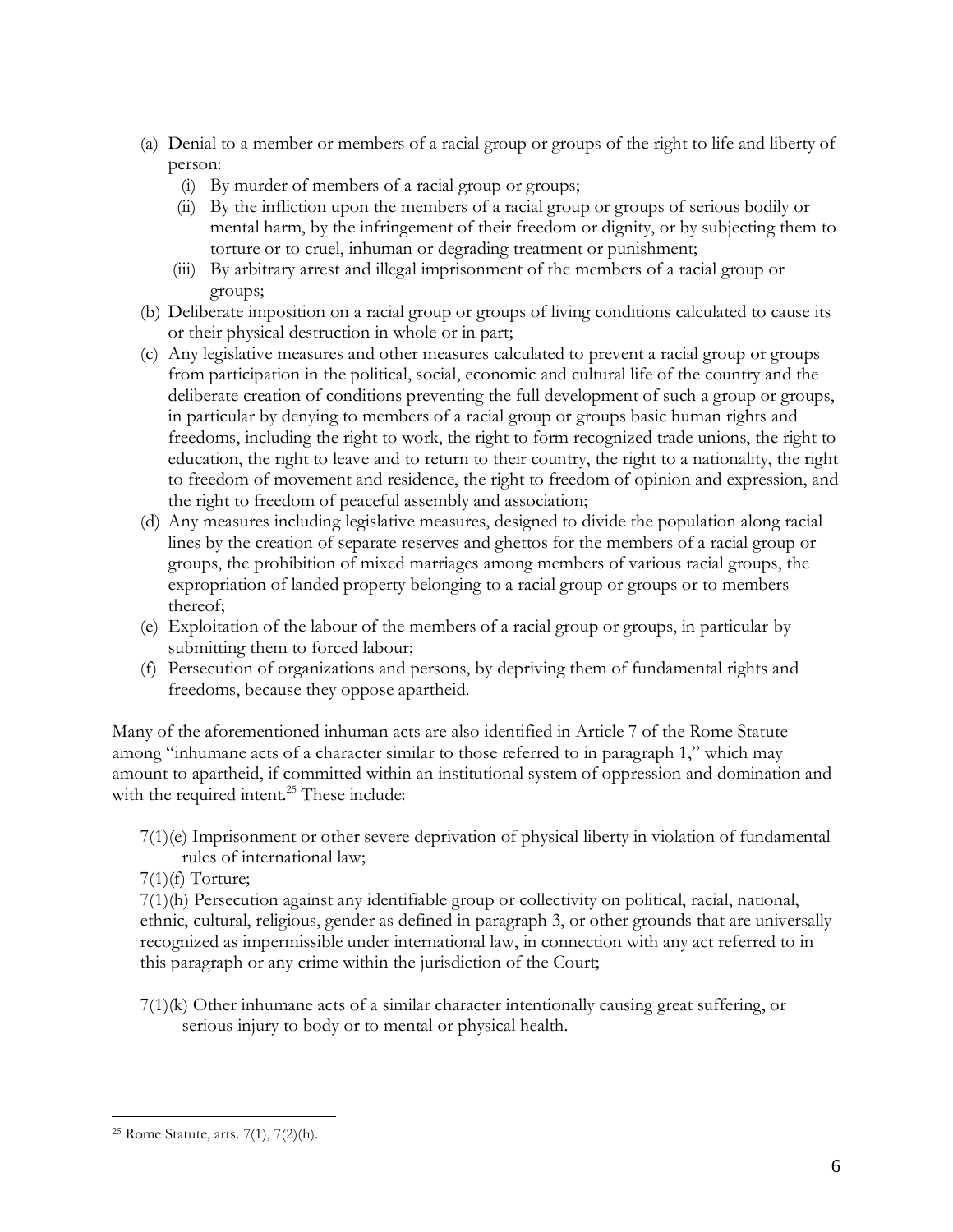Palestinians and Jewish Israelis constitute distinct racial groups for purposes of the apartheid definition under international law.<sup>26</sup> The understanding of the term "racial group" in international law has evolved away from the traditional category of "race" to encompass broader group identification which may form the basis of discrimination. In the absence of a clear definition of the term in both the Apartheid Convention and the Rome Statute, the jurisprudence of international tribunals and international human rights law can be used to clarify the term.

Several international tribunals have addressed the definition of "racial group" in the context of genocide, persecution, and other war crimes, which were based on harms perpetrated by one racial group against another.<sup>27</sup> International tribunals—notably the International Criminal Tribunal for Rwanda (ICTR) and the International Criminal Tribunal for the former Yugoslavia (ICTY)—have found that determination of race was challenging and that no clear scientific or objective method could be used to determine whether someone belonged to a particular racial group.<sup>28</sup> In *Rutaganda*, the ICTR held that group membership under the Genocide Convention was to be understood as "a subjective rather than an objective concept" where "the victim is perceived by the perpetrator as belonging to a group slated for destruction."<sup>29</sup> In *Blagojevich and Jokic*, the ICTY held that "a national, ethnical, racial or religious group is identified by using as criterion the stigmatisation of the group, *notably by the perpetrators of the crime*, on the basis of its *perceived* national, ethnical, racial or religious characteristics."<sup>30</sup> Thus, in analyzing the meaning of racial group for purposes of the prohibition of apartheid, a subjective approach is appropriate.

The ICERD, which is referenced in the preamble of the Apartheid Convention, offers further guidance to understanding the term "racial group."<sup>31</sup> The ICERD's definition of "racial discrimination" is broad and incorporates a subjective understanding similar to that used by international criminal tribunals. In its definition of racial discrimination, article 1 of the ICERD clarifies that "race" is not the sole indicator of racial discrimination, but that it may cover "any distinction, exclusion, restriction or preference based on race, colour, descent, or national or ethnic origin." <sup>32</sup> In its 2019 review of the State of Israel, the Committee on the Elimination of Racial Discrimination (CERD) expressed grave concerns at the consequences of policies and practices which amount to de facto segregation, and called on Israel "to eradicate all forms of segregation between Jewish and non-Jewish communities," and to "to take immediate measures to prohibit and eradicate any such policies or practices which severely and disproportionately affect the Palestinian

<sup>26</sup> For a discussion of the issue of "racial groups" in the context of Israel-Palestine, *see* Dugard, John and Reynolds, John, "Apartheid, International Law, and the Occupied Palestinian Territory," *Euro. J. of Int'l L.* 24(3), August 2013, pp. 885- 891[, https://academic.oup.com/ejil/article/24/3/867/481600.](https://academic.oup.com/ejil/article/24/3/867/481600)

<sup>27</sup> *See* Lingaas, Carola, "Jewish Israeli and Palestinians as Distinct 'Racial Groups' within the Meaning of the Crime of Apartheid?", *EJIL: Talk!*, 6 July 2021[, https://www.ejiltalk.org/jewish-israeli-and-palestinians-as-distinct-racial-groups](https://www.ejiltalk.org/jewish-israeli-and-palestinians-as-distinct-racial-groups-within-the-meaning-of-the-crime-of-apartheid/)[within-the-meaning-of-the-crime-of-apartheid/.](https://www.ejiltalk.org/jewish-israeli-and-palestinians-as-distinct-racial-groups-within-the-meaning-of-the-crime-of-apartheid/)

<sup>28</sup> *see* Dugard, John and Reynolds, John, "Apartheid, International Law, and the Occupied Palestinian Territory," *Eur. J. Int'l L.*, 24 (3): 867, 2013.

<sup>29</sup> Prosecutor v. Rutaganda, Case No. ICTR-96-3-T, Trial Judgment, 6 Dec. 1999, at para. 56.

<sup>30</sup> Prosecutor v. Blagojevic and Jokic, Case No.I-02-60-T, Trial Judgment, 17 Jan. 2005, at para. 667 (emphasis added). <sup>31</sup> *See* Falk, Richard, "Report of the Special Rapporteur on the situation of human rights in the Palestinian Territories occupied since 1967," A/HRC/25/67, ¶ 53[, https://ap.ohchr.org/documents/dpage\\_e.aspx?si=A/HRC/25/67.](https://ap.ohchr.org/documents/dpage_e.aspx?si=A/HRC/25/67)

<sup>32</sup> ICERD, art. 1. General Recommendation VIII (1990) of the Committee on the Elimination of Racial Discrimination further clarifies that the identification of individuals as members of a particular social or ethnic group or groups shall be based upon self-identification. General Recommendation VIII (1990) of the Committee on the Elimination of Racial Discrimination further clarifies that the identification of individuals as members of a particular social or ethnic group or groups shall be based upon self-identification.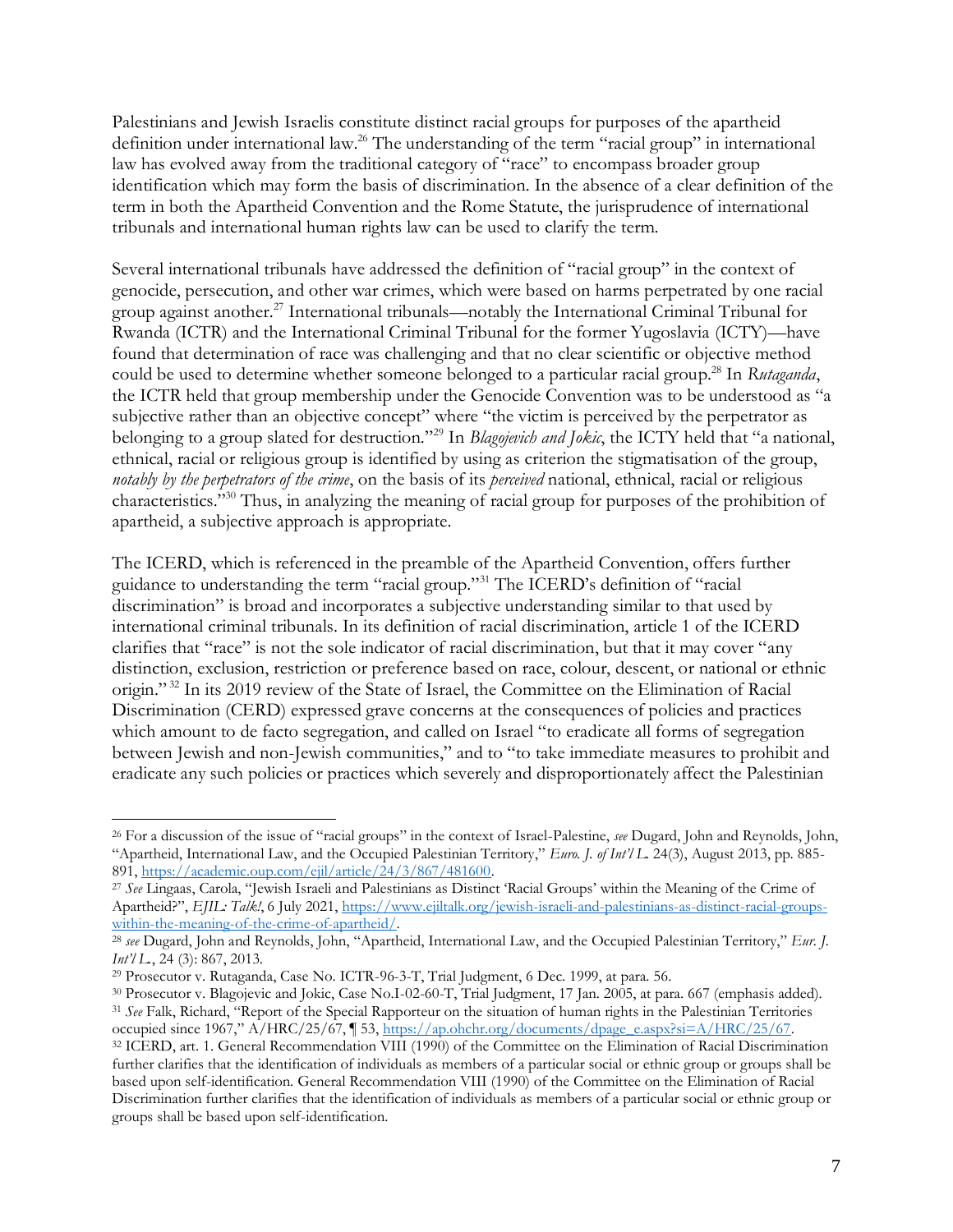population in the Occupied Palestinian Territory," finding them to be in violation of article 3 of ICERD.<sup>33</sup>

Finally, it should also be noted that Israeli law has interpreted the term "race" broadly, extending the definition of racism to acts committed against parts of the population because of their national origin.<sup>34</sup>

## **II. A Dual Legal Regime: Systematic Legal Discrimination and Suppression of Palestinians' Civil and Political Rights in the Occupied West Bank**

*(a) Since 1967, Israel has created a dual legal system that entrenches Jewish Israeli supremacy and systematically discriminates against Palestinians in the occupied West Bank.*

Israel's occupation of the West Bank began in June 1967, setting in motion a deliberate policy of land confiscation, dispossession, and illegal settlement, coupled with physical and legal segregation between Jewish Israeli settlers and Palestinians in the occupied West Bank.<sup>35</sup> A bifurcated system of citizenship and a dual regime of legal rights has been applied since that time, granting superior citizenship and legal status to Jewish Israeli settlers over Palestinians.<sup>36</sup> Jewish Israelis who are settled by the State of Israel in the occupied West Bank are afforded full rights and protections guaranteed to citizens under domestic Israeli law, regardless of whether they reside within Israeli borders or in settlements within the West Bank.<sup>37</sup> These citizenship rights have not been extended to Palestinians in the West Bank living under Israeli control, and for over five decades, Palestinians in the occupied West Bank have exercised no voting power to influence the Israeli military-legal system that exerts unflinching control over their lives.<sup>38</sup>

<sup>34</sup> The Israeli Penal Code defines racism, in the context of the crime of "publication of racist incitement," as "persecution, humiliation, degradation, a display of enmity, hostility or violence, or causing violence against a public or parts of the population, all because of their color, racial affiliation or national ethnic origin" (Penal Law 5737-1977, 6<sup>th</sup> Ed., Article One "A": Racism (144A.), [https://www.icj.org/wp-content/uploads/2013/05/Israel-Penal-Law-5737-](https://www.icj.org/wp-content/uploads/2013/05/Israel-Penal-Law-5737-1977-eng.pdf) [1977-eng.pdf](https://www.icj.org/wp-content/uploads/2013/05/Israel-Penal-Law-5737-1977-eng.pdf)

<sup>33</sup> Consideration of reports submitted by States parties under article 9 of the Convention: Concluding Observations, Committee on the Elimination of Racial Discrimination, 19 March 2012, CERD/C/ISR/CO/14-16,

[https://www2.ohchr.org/english/bodies/cerd/docs/CERD.C.ISR.CO.14-16.pdf.](https://www2.ohchr.org/english/bodies/cerd/docs/CERD.C.ISR.CO.14-16.pdf) Earlier in 2014, the Human Rights Committee noted the existence of the two as separate groups and expressed concerns that "the Jewish and non-Jewish population are treated differently in several regards." Human Rights Committee, Concluding observations on the fourth periodic report of Israel, CCPR/C/ISR/CO/4,

[http://docstore.ohchr.org/SelfServices/FilesHandler.ashx?enc=6QkG1d%2FPPRiCAqhKb7yhsjE8R4c4NRTnrnvejYE](http://docstore.ohchr.org/SelfServices/FilesHandler.ashx?enc=6QkG1d%2FPPRiCAqhKb7yhsjE8R4c4NRTnrnvejYEy%2FQ%2FTfsNhC%2FVcCyV6AaesRq4RWflg0Oz033dIQseGF57fWmil1potdJupmspjFKEg7x4Qa1y8YjI8hYsH0DDwpVxN) [y%2FQ%2FTfsNhC%2FVcCyV6AaesRq4RWflg0Oz033dIQseGF57fWmil1potdJupmspjFKEg7x4Qa1y8YjI8hYsH0D](http://docstore.ohchr.org/SelfServices/FilesHandler.ashx?enc=6QkG1d%2FPPRiCAqhKb7yhsjE8R4c4NRTnrnvejYEy%2FQ%2FTfsNhC%2FVcCyV6AaesRq4RWflg0Oz033dIQseGF57fWmil1potdJupmspjFKEg7x4Qa1y8YjI8hYsH0DDwpVxN) [DwpVxN.](http://docstore.ohchr.org/SelfServices/FilesHandler.ashx?enc=6QkG1d%2FPPRiCAqhKb7yhsjE8R4c4NRTnrnvejYEy%2FQ%2FTfsNhC%2FVcCyV6AaesRq4RWflg0Oz033dIQseGF57fWmil1potdJupmspjFKEg7x4Qa1y8YjI8hYsH0DDwpVxN) 

<sup>35</sup> *See, e.g.,* Amnesty International, *Israel's Occupation: 50 Years of Dispossession*, June 2017,

[https://www.amnesty.org/en/latest/campaigns/2017/06/israel-occupation-50-years-of-dispossession/.](https://www.amnesty.org/en/latest/campaigns/2017/06/israel-occupation-50-years-of-dispossession/) <sup>36</sup> *See, e.g.,* Human Rights Watch, "A Threshold Crossed: Israeli Authorities and the Crime of Apartheid and Persecution," April 27, 2021, [https://www.hrw.org/report/2021/04/27/threshold-crossed/israeli-authorities-and](https://www.hrw.org/report/2021/04/27/threshold-crossed/israeli-authorities-and-crimes-apartheid-and-persecution)[crimes-apartheid-and-persecution;](https://www.hrw.org/report/2021/04/27/threshold-crossed/israeli-authorities-and-crimes-apartheid-and-persecution) The Association for Civil Rights in Israel, "One Rule, Two Legal Systems," October 2014[, https://law.acri.org.il/en/wp-content/uploads/2015/02/Two-Systems-of-Law-English-FINAL.pdf.](https://law.acri.org.il/en/wp-content/uploads/2015/02/Two-Systems-of-Law-English-FINAL.pdf)

<sup>37</sup> For example, according to Amendment 2 to the Knesset Law (1970), Israeli settlers in the West Bank are permitted to vote in legislative elections from their place of residence. *See* The Association for Civil Rights in Israel, "One Rule, Two Legal Systems," October 2014, [https://law.acri.org.il/en/wp-content/uploads/2015/02/Two-Systems-of-Law-English-](https://law.acri.org.il/en/wp-content/uploads/2015/02/Two-Systems-of-Law-English-FINAL.pdf)[FINAL.pdf.](https://law.acri.org.il/en/wp-content/uploads/2015/02/Two-Systems-of-Law-English-FINAL.pdf)

<sup>38</sup> B'Tselem, "A Regime of Jewish Supremacy from the Jordan River to the Mediterranean Sea: This is Apartheid," 12 January 2021, [https://www.btselem.org/publications/fulltext/202101\\_this\\_is\\_apartheid](https://www.btselem.org/publications/fulltext/202101_this_is_apartheid) (also noting that in 2003, the Israeli Knesset passed an order banning the issuance of Israeli citizenship to West Bank Palestinians who marry Israeli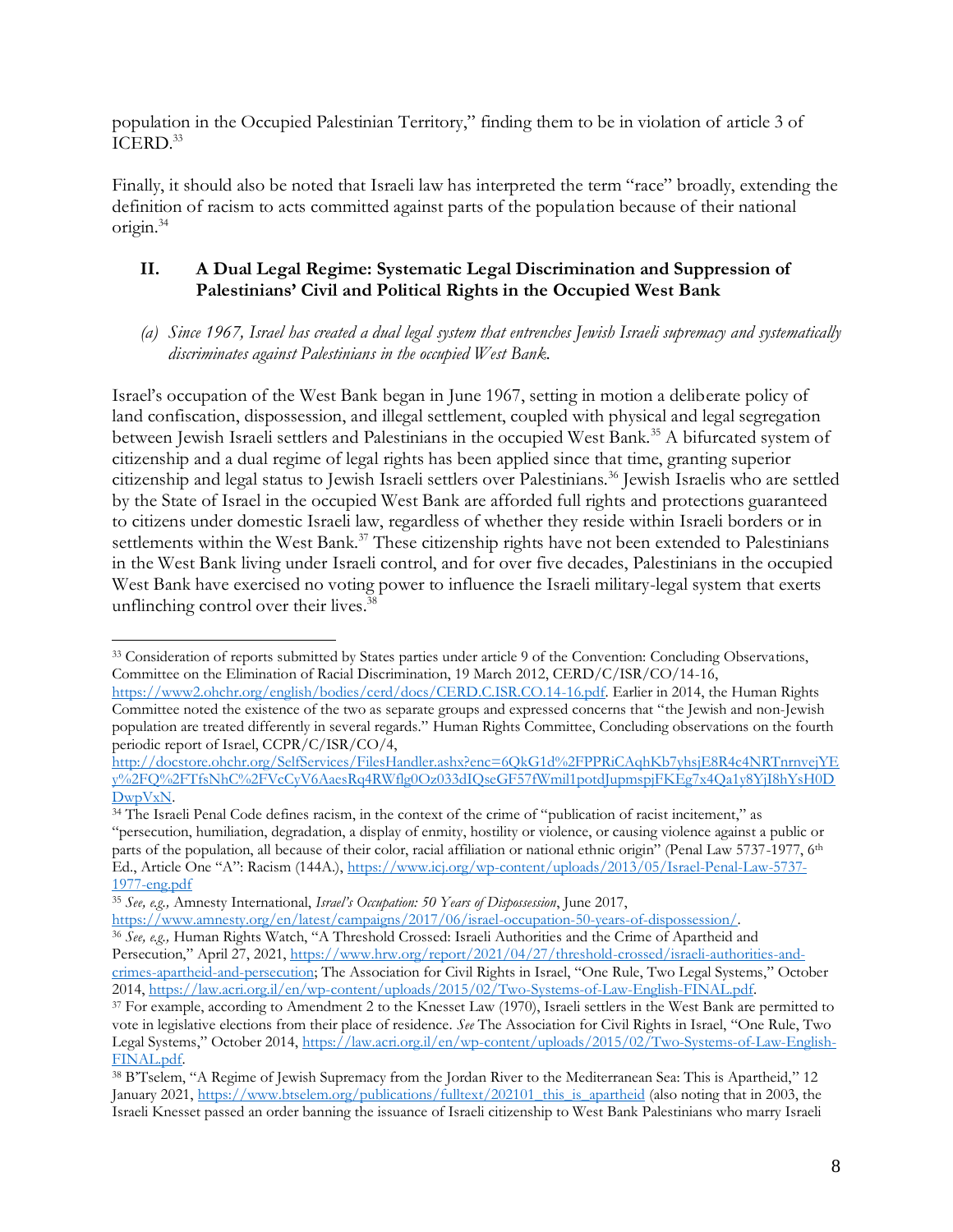The Commander of the Israeli Defense Forces in the West Bank (hereinafter "Israeli military commander") acts as the supreme lawmaker and enforcer in the West Bank and deploys his powers through the issuance of military orders, which have the force of law. In 1967, the Israeli military commander proclaimed that "all authority of government, legislation, appointment and administration pertaining to the area or its residents will now be exclusively in my hands and will be exercised only by me or by any person appointed therefore by me or acting on my behalf."<sup>39</sup> The same proclamation provided that the prevailing local law in the West Bank would remain in force, subject to any changes introduced by military orders.<sup>40</sup> Henceforth, Israeli military commanders have used their legislative powers extensively, issuing over 1800 military orders to date, which cover security matters, fiscal administration, taxation, transportation, land planning and zoning, management of natural resources, education, administration of justice, and more.<sup>41</sup>

While military orders ostensibly apply territorially to all persons in the occupied West Bank, Israeli policy has consistently applied military orders selectively to Palestinians, while extending domestic Israeli law to Jewish Israeli settlers.<sup>42</sup> Unlike Palestinians, Jewish Israeli settlers in the occupied West Bank avail themselves of the fundamental rights protections enshrined in Israeli basic laws, vote in Israeli legislative elections, and fall under the jurisdiction of the Israeli civilian court system and prison system.<sup>43</sup> In policy and in practice, therefore, two separate justice systems operate in the West Bank, with the national identity of an individual determining the substantive law that applies and the court that may exercise jurisdiction.<sup>44</sup>

Military orders define broad categories of "security offenses," ranging from disturbance of the public order and terrorism offenses to regular criminal offenses, participation in non-violent protests, illegal presence in Israel, and even traffic violations, which are subject to prosecution in Israeli military courts. <sup>45</sup> As a result, thousands of Palestinians in the West Bank are prosecuted in Israeli military courts each year for allegations that include "entering a closed military zone," which can be a designation attached on the spot to an area of protest, or "membership and activity in an

citizens); The Association for Civil Rights in Israel, "One Rule, Two Legal Systems," October 2014, [https://law.acri.org.il/en/wp-content/uploads/2015/02/Two-Systems-of-Law-English-FINAL.pdf.](https://law.acri.org.il/en/wp-content/uploads/2015/02/Two-Systems-of-Law-English-FINAL.pdf) For an examination of whether Israel's policies in the West Bank give rise, or will give rise, to a right of West Bank Palestinians to Israeli citizenship, *see* Zemach, Ariel, "The Emerging Right of West Bank Palestinians to Israeli Citizenship," 42 *University of Pennsylvania Journal of International Law*, 2020, p. 271, https://papers.ssrn.com/sol3/papers.cfm?abstract\_id=3569076.

<sup>39</sup> Proclamation No. 2 Proclamation Regarding Regulation of Administration and Law, Israeli Defense Forces, 7 June 1967 [issued by Chaim Herzog, Major General, Commander of IDF Forces in the West Bank Region], sec. 3A. <sup>40</sup> *Id.*, sec. 2.

<sup>41</sup> For an analysis of how military orders interact with local law, *see,* Kretzmer, David and Ronen, Yael, *The Occupation of Justice*, 2021, pp. 41-54. *See also* Database of Israeli Military Orders in the Occupied Palestinian Territory, Applied Research Institute in Jerusalem (ARIJ)[, http://orders.arij.org/index.php.](http://orders.arij.org/index.php) 

<sup>42</sup> Since 1967, the Israeli legislature (Knesset) amended several major laws to extend their application to Jewish Israeli settlers in the West Bank, including the Election Law, Defense Service Law, the Income Tax Order, the Population Registry Law, the National Insurance Law, the National Health Insurance Law, the Traffic Ordinance and more (The Association for Civil Rights in Israel, "One Rule, Two Legal Systems," October 2014, pp. 13-75, [https://law.acri.org.il/en/wp-content/uploads/2015/02/Two-Systems-of-Law-English-FINAL.pdf\)](https://law.acri.org.il/en/wp-content/uploads/2015/02/Two-Systems-of-Law-English-FINAL.pdf).

<sup>43</sup> Since the early 1980s, the Israeli Attorney General dictated, as a matter of policy, that citizens of the State of Israel will not stand trial before a military tribunal (*Id., quoting* Yavne, Lior, "Backyard Proceedings: The Implementation of Due Process Rights in the Military Courts in the Occupied Territories," *Yesh Din*, December 2007, p. 43). In practice, all Israeli citizens brought to trial before military courts were Arab citizens or residents of Israel (*Id.*, p. 37)*.* <sup>44</sup> *Id.*, pp. 31-38.

<sup>45</sup> The Israeli Military Court System, *Addameer*, July 2017,

https://www.addameer.org/israeli\_military\_judicial\_system/military\_courts.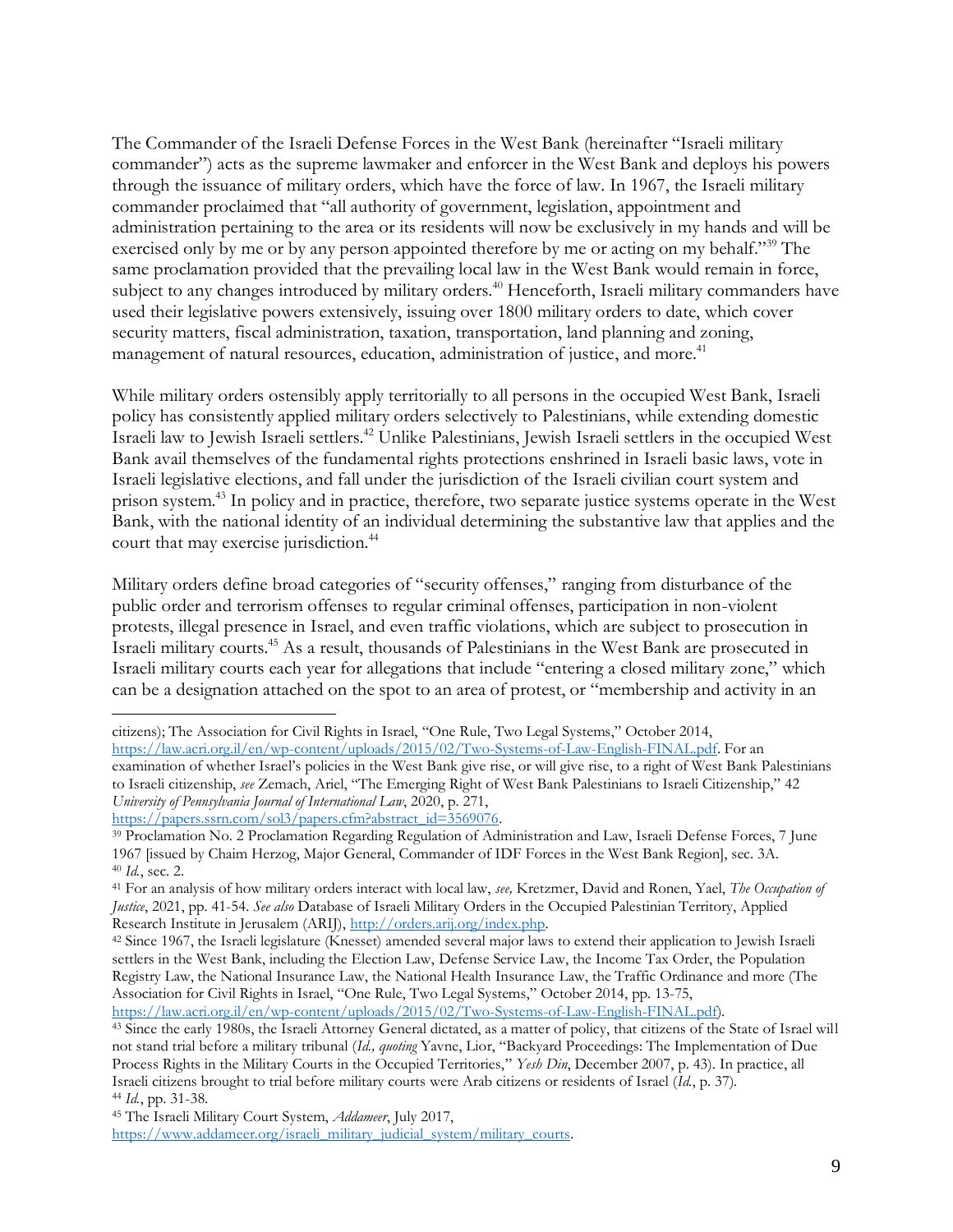unlawful association" (note that the Israeli army has assumed power to declare as "unlawful association[s]" groups that advocate for "bringing into hatred or contempt, or the exciting of disaffection against" Israeli occupation authorities).<sup>46</sup> Similarly, there are military orders that criminalize gatherings of more than ten people that "could be construed as political," if they take place without a permit; publishing material "having a political significance;" and displaying "flags or political symbols" without prior military approval.<sup>47</sup> Peaceful expression of opposition to the occupation may run counter to military orders that criminalize anyone who "attempts, orally or otherwise, to influence public opinion in the area [the West Bank] in a manner which may harm public peace or public order," "publishes words of praise, sympathy or support for a hostile organization, its actions or objectives," or commits an "act or omission which entails harm, damage, disturbance to the security of the area or of the Israeli Defense Forces."<sup>48</sup> These categories are deliberately capacious and provide tools for targeting Palestinian civil society political expression, human rights advocacy, and peaceful opposition to Israeli occupation policies.<sup>49</sup> Between 2010-2019, an average of 5,500 Palestinians were detained each year by Israeli military authorities on suspicion of committing various "security offenses".<sup>50</sup>

Procedurally, military orders grant the Israeli military forces wide powers to detain individuals with inadequate due process guarantees. For instance, Military Order no. 1651 provides that the Israeli military commander may authorize the "administrative" detention, for up to six months, of a Palestinian individual not charged with a crime if the commander has reasonable grounds to believe that the individual "must be held in detention for reasons to do with regional security or public security."<sup>51</sup> This detention is not subject to a warrant, and charges do not need to be disclosed to the detainee.<sup>52</sup> Military Order no. 1651 further grants the Israeli military broad powers to withhold a detainee's right to communicate with a lawyer and to be brought before a judge in a timely manner.<sup>53</sup> In the course of administrative proceedings to confirm an administrative detention order, military courts may rely exclusively on "secret evidence" that is not made available to the detainee.<sup>54</sup> If the detention order is affirmed, the Order provides that the military commander may extend the detention order every six months, subject to no total time limitation.<sup>55</sup>

As illustrated in more detail below, the procedures governing detention and military court proceedings fundamentally lack meaningful due process safeguards and deprive Palestinians of their most basic right to a fair trial. The following section outlines specific failures of the military court system to safeguard Palestinians' fair trial and due process rights in the occupied West Bank.

<sup>50</sup> Addameer, "Annual Violations Report 2019*,*" 2020,

[https://www.btselem.org/statistics/detainees\\_and\\_prisoners.](https://www.btselem.org/statistics/detainees_and_prisoners)

<sup>46</sup> Human Rights Watch, "Born Without Civil Rights," December 2019,

[https://www.hrw.org/report/2019/12/17/born-without-civil-rights/israels-use-draconian-military-orders-repress#\)](https://www.hrw.org/report/2019/12/17/born-without-civil-rights/israels-use-draconian-military-orders-repress). <sup>47</sup> *Id.*

<sup>48</sup> *Id.*

<sup>49</sup> In 2010, Military Order No. 1651 (2009) came into effect, consolidating a number of previously issued orders into what is called now "the Criminal Code," which governs the procedures of the arrest, detention, and prosecution of Palestinians in the West Bank. The Order has been amended several times since then; the up-to-date Hebrew version is available at [https://www.nevo.co.il/law\\_html/law65/666\\_027.htm.](https://www.nevo.co.il/law_html/law65/666_027.htm)

[https://www.addameer.org/sites/default/files/publications/v2020\\_online.pdf;](https://www.addameer.org/sites/default/files/publications/v2020_online.pdf) B'Tselem, "Statistics on Palestinians in the Custody of Israeli Security Forces," 24 November 2021,

<sup>51</sup> Order Regarding Security Directives [Consolidated Version] (Judea and Samaria) (No. 1651), art. 285, [https://www.nevo.co.il/law\\_html/law65/666\\_027.htm.](https://www.nevo.co.il/law_html/law65/666_027.htm)

<sup>52</sup> *Id.*, art. 273.

<sup>53</sup> *Id.*, arts. 57-59; 275.

<sup>54</sup> *Id.*, arts. 277-80.

<sup>55</sup> *Id.*, arts. 273-76.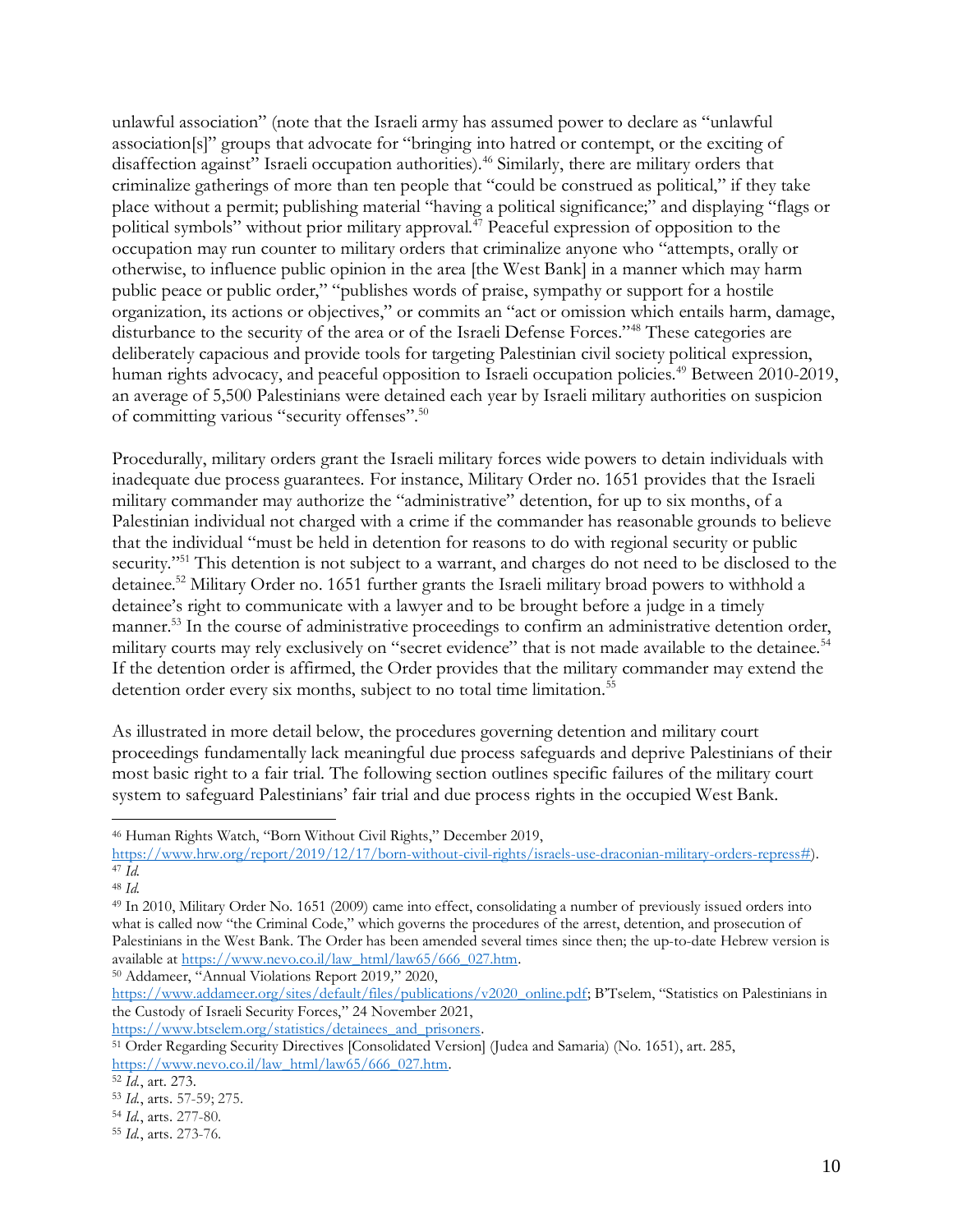#### *(b) The Israeli military judiciary systematically violates Palestinians' basic rights to fair trial and due process.*

This section outlines specific violations of due process and fair trial rights that are *de jure* and *de facto*  enshrined within Israel's military justice system in occupied West Bank.

The limited fair trial and due process guarantees available to Palestinians in military courts stand in sharp contrast to the constitutional guarantees that the Israeli juridical system affords to Jewish Israeli settlers. Palestinian political prisoners are interrogated and held in military-run detention centers, and human rights organizations have reported prevalent practices of torture and illtreatment, including beating, physical assault, and positional torture. <sup>56</sup> Palestinians are also deprived the right to be tried before an independent and impartial tribunal.<sup>57</sup> The prosecutors, administrative officers, and, most importantly, judges in the military courts are all Israeli military officers.<sup>58</sup> Amnesty International reported that as of 2017, none of the nearly 1,000 torture complaints filed in the Israeli military court system had been investigated.<sup>59</sup> Historically, the annual conviction rate of Palestinians in Israeli military courts has exceeded 99%.<sup>60</sup>

<sup>56</sup> *See, e.g.,* Addameer, *"*Annual Violations Report 2019," 2020,

[https://www.addameer.org/sites/default/files/publications/v2020\\_online.pdf;](https://www.addameer.org/sites/default/files/publications/v2020_online.pdf) Addameer, "The Systematic Use of Torture and Ill-treatment at Israeli Interrogation Centers ... Cases of Torture Committed at Al-Mascobiyya Interrogation Center*,*" 23 January 2020, [http://www.addameer.org/publications/systematic-use-torture-and-ill-treatment-israeli](http://www.addameer.org/publications/systematic-use-torture-and-ill-treatment-israeli-interrogation-centers-cases-torture)[interrogation-centers-cases-torture;](http://www.addameer.org/publications/systematic-use-torture-and-ill-treatment-israeli-interrogation-centers-cases-torture) Al-Haq, "Urgent Appeal for the Immediate Release of Human Rights Defender, Ms. Shatha Odeh Abu Fannouneh," 23 July 2021, [https://www.alhaq.org/cached\\_uploads/download/2021/07/24/23-july-](https://www.alhaq.org/cached_uploads/download/2021/07/24/23-july-2021-ms-odeh-urgent-appeal-1627128914.pdf)[2021-ms-odeh-urgent-appeal-1627128914.pdf.](https://www.alhaq.org/cached_uploads/download/2021/07/24/23-july-2021-ms-odeh-urgent-appeal-1627128914.pdf)

<sup>57</sup> Under the ICCPR, judicial independence has two aspects: First, judges must be *actually* independent, as in they "must not allow their judgment to be influenced by personal bias or prejudice, nor harbor preconceptions about the particular case before them, nor act in ways that improperly promote the interests of one of the parties to the detriment of the other." Second, the tribunal must "also appear to a reasonable observer to be impartial." In the military court system of the occupied Palestinian Territories, the military serves as the legislator, the police, the prosecutor, judge, and jury. *See*  General Comment no. 32 (2007) on article 14 of the International Covenant on Civil and Political Rights, on the right to life, CCPR/C/GC/32, [https://ccprcentre.org/ccpr-general-comments.](https://ccprcentre.org/ccpr-general-comments) Further, the UN Working Group on Arbitrary Detention has stated that "military courts should not have jurisdiction to try civilians, whatever the charges they face. They can no[t] be considered as independent and impartial tribunals for civilians." United Nations Working Group on Arbitrary Detention, Opinion No. 27/2008 (Egypt), A/HRC/13/30/Add.1, 4 March 2010, [http://daccess](http://daccess-ods.un.org/access.nsf/%20Get?Open&DS=A/HRC/13/30/Add.1&Lang=E)[ods.un.org/access.nsf/ Get?Open&DS=A/HRC/13/30/Add.1&Lang=E.](http://daccess-ods.un.org/access.nsf/%20Get?Open&DS=A/HRC/13/30/Add.1&Lang=E)

<sup>58</sup> In a typical trial, a panel of three judges or a single judge presides over the case; a single judge can pronounce a sentence of up to ten years of imprisonment, while a three-judge panel may impose a sentence of any length. Until 2004, there was no requirement for these officials to have legal training or possess judicial expertise (Order no. 550 of 2004, amending article 4 of the Security Provisions Order, No. 378 of 1970); *see also* Yesh Din, "Backyard Proceedings: The Implementation of Due Process Rights in the Military Courts in the Occupied Territories," 2007, p.47, [https://s3-eu](https://s3-eu-west-1.amazonaws.com/files.yesh-din.org/משפטים+בחצר+האחורית/BackyardProceedingsfullreportEng+full+report.pdf)west-1.amazonaws.com/files.yesh-din.org/האחורית+בחצר+משפטים[/BackyardProceedingsfullreportEng+full+report.pdf`](https://s3-eu-west-1.amazonaws.com/files.yesh-din.org/משפטים+בחצר+האחורית/BackyardProceedingsfullreportEng+full+report.pdf). <sup>59</sup> Amnesty International, "Israel's Occupation: 50 Years of Dispossession," June 2017,

[https://www.amnesty.org/en/latest/campaigns/2017/06/israel-occupation-50-years-of-dispossession/.](https://www.amnesty.org/en/latest/campaigns/2017/06/israel-occupation-50-years-of-dispossession/) <sup>60</sup> Quzmar, Khaled, "Israel's Detention of Palestinian Children is an Outrage to Humanity," *Defense of Children International*, 29 September 2021, [https://defenceforchildren.org/israels-detention-of-palestinian-children-is-an-outrage](https://defenceforchildren.org/israels-detention-of-palestinian-children-is-an-outrage-to-humanity/)[to-humanity/;](https://defenceforchildren.org/israels-detention-of-palestinian-children-is-an-outrage-to-humanity/) B'Tselem, "Minors in Jeopardy: Violation of the Rights of Palestinian Minors by Israeli Military Courts," March 2018, [https://www.btselem.org/sites/default/files/publications/201803\\_minors\\_in\\_jeopardy\\_eng.pdf;](https://www.btselem.org/sites/default/files/publications/201803_minors_in_jeopardy_eng.pdf) B'Tselem, "Presumed Guilty: Remand in Custody by Military Courts in the West Bank," June 2015,

[https://www.btselem.org/sites/default/files/sites/default/files2/201506\\_presumed\\_guilty\\_eng.pdf;](https://www.btselem.org/sites/default/files/sites/default/files2/201506_presumed_guilty_eng.pdf) Levinson, Chaim, "Nearly 100% of All Military Court Cases in West Bank End in Conviction, Haaretz Learns," *Haaretz*, 29 November 2011[, https://www.haaretz.com/1.5214377.](https://www.haaretz.com/1.5214377)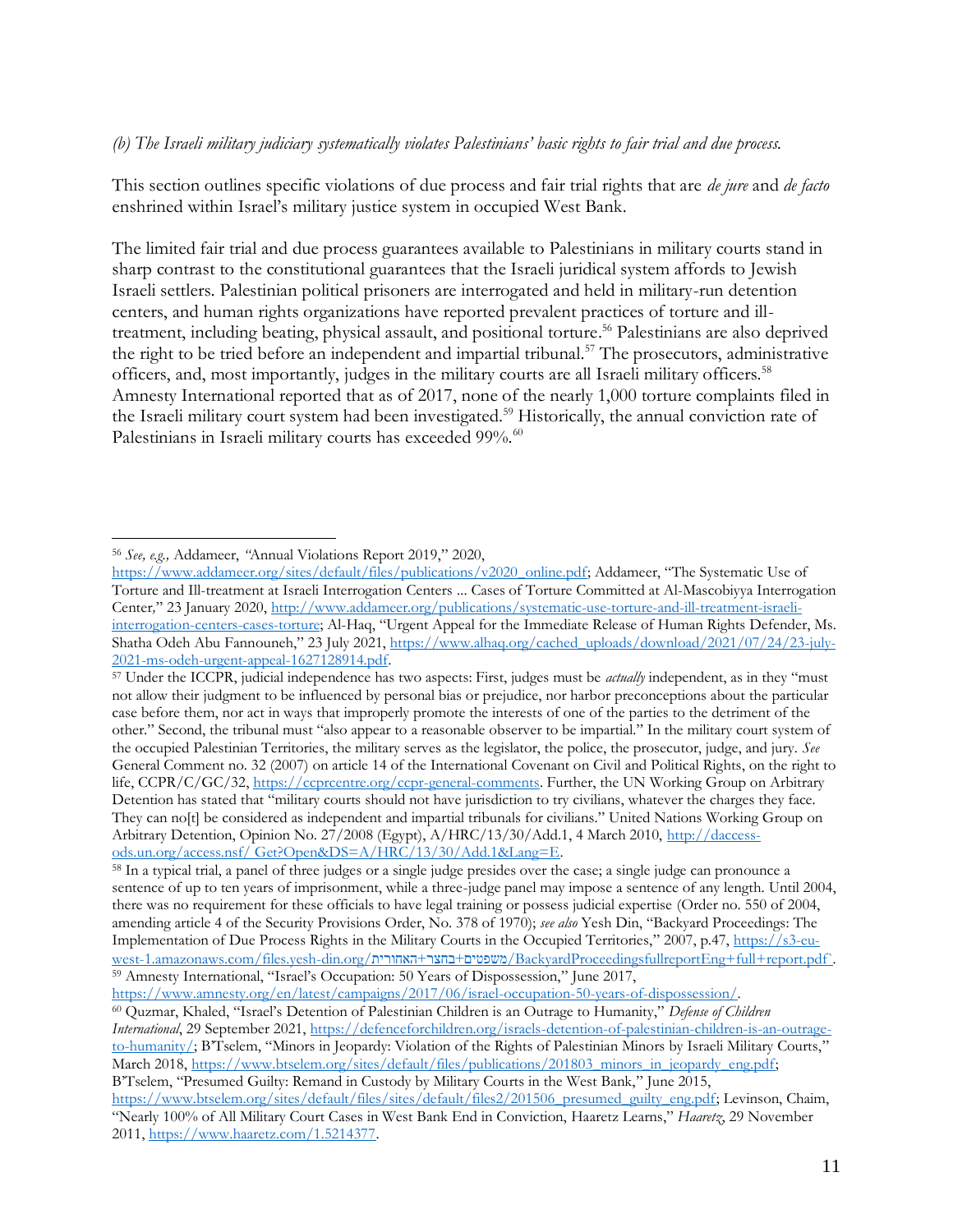There are currently two military courts of first instance in the occupied West Bank, each located within an Israeli military base (Ofer and Salem), in addition to a military appeals court.<sup>61</sup> While norms and procedural guarantees of an independent judiciary and fair trial are well substantiated in both international law and Israeli constitutional law, military courts fall short on nearly every dimension of due process rights.<sup>62</sup> At the outset, Palestinians suspected of security-related offenses can be arrested and held without charge for the purpose of interrogation for a period of 75 days.<sup>63</sup> Upon request of the regional Israeli military advisor, an appellate military judge may extend the detention period "from time to time," for an additional period of up to 90 days.<sup>64</sup> Palestinians who are not suspected of a particular crime but are considered by the Israeli military to pose a "security concern" may be placed in administrative detention *indefinitely*, without charges or trial, if a military judge finds that the prolonged detention is "justified."<sup>65</sup> In comparison, for security offenses that are tried in Israeli civilian (non-military) courts, the Israeli Security Suspects Law limits the initial interrogation period for security offenses to 35 days, which can be renewed only by a request by the Attorney General, and no suspect may be held without indictment for a period exceeding 75 days.<sup>66</sup> For security offenses, a Palestinian detainee in the military court system can be held for up to 60 days without access to a lawyer, in comparison to a maximum of 21 days in the Israeli civilian court system.<sup>67</sup> According to Addameer's statistics, at the time of submission of this report in February 2022, there are currently 500 Palestinians in administrative detention.<sup>68</sup> In certain cases, administrative detainees have been told that they stand accused of "belonging to an illegal organization" (such as the Union of Agricultural Work Committees), of being "a threat to Israel and the Jewish people," or that charges exist but are secret and will not be shared with the detainee or

[http://www.addameer.org/index.php/israeli\\_military\\_judicial\\_system/military\\_courts.](http://www.addameer.org/index.php/israeli_military_judicial_system/military_courts)

<sup>61</sup> The Israeli Military System, *Addameer*, July 2017,

<sup>62</sup> *See, e.g.,* Addameer, "In the case of The Palestinian People vs. Military Courts," March 2021,

[https://www.addameer.org/node/4318;](https://urldefense.proofpoint.com/v2/url?u=https-3A__www.addameer.org_node_4318&d=DwMFaQ&c=WO-RGvefibhHBZq3fL85hQ&r=kuP0tsgZcFZ85j_R6o2TZDnlGemUeOCWEDAUkazSSSA&m=10KB6XHRwPOZ4ck5Hdi02BtrW6f2aYNuPqkv2scvrmLsrepQDDark3BiaDa0z3FY&s=ux9ZEPORd_e-TwGfWx2XLKqHFoqr2h_jCI09GnPFjcE&e=) B'Tselem, "Presumed Guilty: Remand in Custody by Military Courts in the West Bank," June 2015[, https://www.btselem.org/download/201506\\_presumed\\_guilty\\_eng.pdf;](https://www.btselem.org/download/201506_presumed_guilty_eng.pdf) Yesh Din-Volunteer for Human Rights, "Backyard Proceedings: The Implementation of Due Process Rights in the Military Courts in the Occupied Territories," 2007, p.47, [https://s3-eu-west-1.amazonaws.com/files.yesh-](https://s3-eu-west-1.amazonaws.com/files.yesh-din.org/משפטים+בחצר+האחורית/BackyardProceedingsfullreportEng+full+report.pdf)

din.org/האחורית+בחצר+משפטים[/BackyardProceedingsfullreportEng+full+report.pdf.](https://s3-eu-west-1.amazonaws.com/files.yesh-din.org/משפטים+בחצר+האחורית/BackyardProceedingsfullreportEng+full+report.pdf)

<sup>63</sup> Order Regarding Security Directives [Consolidated Version] (Judea and Samaria) (No. 1651), art. 37, [http://www.militarycourtwatch.org/files/server/MO%201651%20.pdf.](http://www.militarycourtwatch.org/files/server/MO%201651%20.pdf) 

<sup>64</sup> *Id.*, art. 38.

<sup>65</sup> The Order Regarding Security Provisions states, "If a trial does not begin within 60 days, the detainee must be brought before a Military Court of Appeals judge who will order his or her release unless the judge believes that the circumstances which justified the original detention persist. In the case of a defendant charged with security offenses, if the trial does not end within 18 months, or one year if the defendant is a minor, or if the case involves a non-security related offense, the suspect will be brought before a Military Court of Appeals judge, who will order his or her release unless the judge believes continued detention is justified. In this case, the judge may extend the detention by six months (or three months in the case of a minor). The judge may continue to extend the detention in subsequent hearings." B'Tselem, "Presumed Guilty: Remand in Custody by Military Courts in the West Bank," June 2015, p. 15, [https://www.btselem.org/download/201506\\_presumed\\_guilty\\_eng.pdf.](https://www.btselem.org/download/201506_presumed_guilty_eng.pdf)

<sup>&</sup>lt;sup>66</sup> Security Suspects Law, arts. 4(2), [https://www.nevo.co.il/law\\_html/law19/999\\_640.htm#Seif2;](https://www.nevo.co.il/law_html/law19/999_640.htm#Seif2) Arrests Law, art. 59, [https://www.nevo.co.il/law\\_html/law01/055\\_103.htm#Seif41.](https://www.nevo.co.il/law_html/law01/055_103.htm#Seif41) The Israeli Arrests Law limits the initial interrogation period to 30 days for "regular" criminal offenses, which may be extended by request of the Attorney General, and no suspect may be held without indictment for more than 75 days (Arrests Law, arts. 17, 59, [https://www.nevo.co.il/law\\_html/law01/055\\_103.htm#Seif41\)](https://www.nevo.co.il/law_html/law01/055_103.htm#Seif41).

<sup>67</sup> Order Regarding Security Directives [Consolidated Version] (Judea and Samaria) (No. 1651), arts. 58-59, [https://www.nevo.co.il/law\\_html/law65/666\\_027.htm;](https://www.nevo.co.il/law_html/law65/666_027.htm) Arrests Law, art. 35, [https://www.nevo.co.il/law\\_html/law01/055\\_103.htm#Seif41.](https://www.nevo.co.il/law_html/law01/055_103.htm#Seif41)

<sup>68</sup> Statistics, *Addameer,* 8 February 2022, [http://www.addameer.org/index.php/statistics.](http://www.addameer.org/index.php/statistics)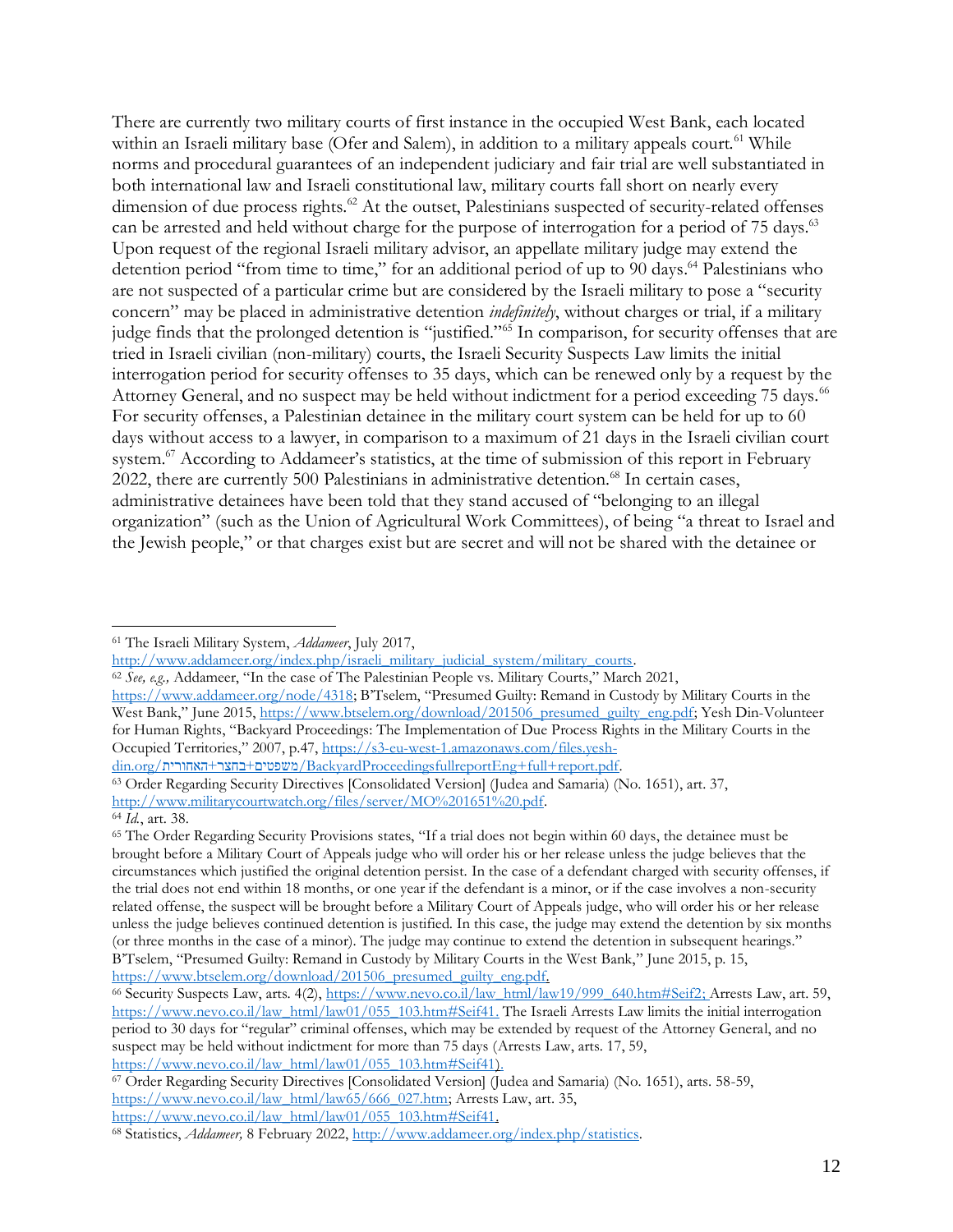their lawyer.<sup>69</sup> No search warrant is required in order for the Israeli military to enter Palestinian homes in the West Bank, but warrants are required to enter Jewish Israel settlers' homes.<sup>70</sup>

Military court proceedings are conducted entirely in Hebrew, the official language of the Israeli state, but one that most Palestinians in the West Bank do not understand.<sup>71</sup> Military courts consistently fail to provide professionally trained interpreters, impeding the ability of the defendant and defense counsel to understand the proceedings and legal documentation attached to the case, including the charges against the defendant.<sup>72</sup> Palestinian detainees are provided legal counsel by the military court system only if they face charges punishable by imprisonment of ten years or more; otherwise, they must rely on non-profit organizations for legal assistance.<sup>73</sup> Addameer's on-the-ground experience shows that lawyers representing Palestinian detainees are regularly subject to movement restrictions and denied permission to meet with their clients.<sup>74</sup> Palestinian detainees and their lawyers are routinely denied access by the courts to key case documents, including evidence used against the detainee, on account of "confidentiality" concerns.<sup>75</sup> The lack of access to such information denies detainees and their legal counsel the ability to prepare an adequate defense and often conceals actions by Israeli military interrogators, including torture and ill-treatment.<sup>76</sup> This is especially problematic in the administrative detention context, where the detention is often based solely on this "secret evidence."<sup>77</sup> As a result, administrative detainees are denied the right to present a meaningful defense. With no charge, and no access to evidence, detainees and their attorneys are unable to refute the military's case, present relevant evidence of their own, or to effectively cross-examine their accusers.<sup>78</sup>

[din.org/FHE+petition+March+2020/](https://s3.eu-west-1.amazonaws.com/files.yesh-din.org/FHE+petition+March+2020/בגץ+חיפושים+בגדה.pdf)בגדה+חיפושים+בגץ.pdf.

2021, [https://www.addameer.org/node/4318.](https://urldefense.proofpoint.com/v2/url?u=https-3A__www.addameer.org_node_4318&d=DwMFaQ&c=WO-RGvefibhHBZq3fL85hQ&r=kuP0tsgZcFZ85j_R6o2TZDnlGemUeOCWEDAUkazSSSA&m=10KB6XHRwPOZ4ck5Hdi02BtrW6f2aYNuPqkv2scvrmLsrepQDDark3BiaDa0z3FY&s=ux9ZEPORd_e-TwGfWx2XLKqHFoqr2h_jCI09GnPFjcE&e=)

<sup>69</sup> *Id.* (Hassan Yousef, arrested Nov. 2011, charged with being a 'member of a terrorist organization;' Mohammad Jamal Al-Natsheh, arrested Jan. 2011, charges based on secret evidence not available to Mr. Al-Natsheh or his lawyer; Ahmad Haj Ali, arrested Jun. 2011, charges against him are secret; Nayif Rjoub, arrested Dec. 2010, charged with being a "threat to Israel and the Jewish people;" Mohammad Tel, arrested Dec. 2010, accused of belonging to "illegal organizations;" Omar Abdel Raziq, arrested Jan. 2011, charges are secret and will not be shared with him or his lawyer. These represent a small sample of the responses administrative detainees receive when wishing to exercise their right to be told of the charges against them).

<sup>70</sup> On September 1, 2021, the Israeli Supreme Court handed down a decision confirming that only Palestinian homes can be raided by the Israeli military without a warrant (Military Court Watch, "Israeli High Court confirms only Palestinian homes can be entered without a warrant," 6 October 2021,

http://www.militarycourtwatch.org/page.php?id=316TyVgssCa1576758AcoFf14Rge5. The decision is available in Hebrew at [https://s3.eu-west-1.amazonaws.com/files.yesh-](https://s3.eu-west-1.amazonaws.com/files.yesh-din.org/FHE+petition+March+2020/בגץ+חיפושים+בגדה.pdf)

<sup>71</sup> Addameer, "In the case of The Palestinian People vs. Military Courts," March 2021,

[https://www.addameer.org/node/4318.](https://www.addameer.org/node/4318)

<sup>72</sup> *Id.*

<sup>73</sup> Order Regarding Security Directives [Consolidated Version] (Judea and Samaria) (No. 1651), art. 77, [https://www.nevo.co.il/law\\_html/law65/666\\_027.htm.](https://www.nevo.co.il/law_html/law65/666_027.htm)

<sup>74</sup> Addameer, "In the case of The Palestinian People vs. Military Courts," March

<sup>75</sup> *Id.*; B'Tselem, "Presumed Guilty: Remand in Custody by Military Courts in the West Bank," June 2015, [https://www.btselem.org/download/201506\\_presumed\\_guilty\\_eng.pdf](https://www.btselem.org/download/201506_presumed_guilty_eng.pdf)*; see also* Human Rights Watch, "Born Without Civil Rights," December 2019, [https://www.hrw.org/report/2019/12/17/born-without-civil-rights/israels-use](https://www.hrw.org/report/2019/12/17/born-without-civil-rights/israels-use-draconian-military-orders-repress)[draconian-military-orders-repress#.](https://www.hrw.org/report/2019/12/17/born-without-civil-rights/israels-use-draconian-military-orders-repress)

<sup>76</sup> Addameer, "In the case of The Palestinian People vs. Military Courts," March 2021, [https://www.addameer.org/node/4318.](https://urldefense.proofpoint.com/v2/url?u=https-3A__www.addameer.org_node_4318&d=DwMFaQ&c=WO-RGvefibhHBZq3fL85hQ&r=kuP0tsgZcFZ85j_R6o2TZDnlGemUeOCWEDAUkazSSSA&m=10KB6XHRwPOZ4ck5Hdi02BtrW6f2aYNuPqkv2scvrmLsrepQDDark3BiaDa0z3FY&s=ux9ZEPORd_e-TwGfWx2XLKqHFoqr2h_jCI09GnPFjcE&e=)

<sup>77</sup> *Id.*

<sup>78</sup> B'Tselem, "Without Trial," October 2009, pp. 19-20,

[https://www.btselem.org/publications/summaries/200910\\_without\\_trial.](https://www.btselem.org/publications/summaries/200910_without_trial)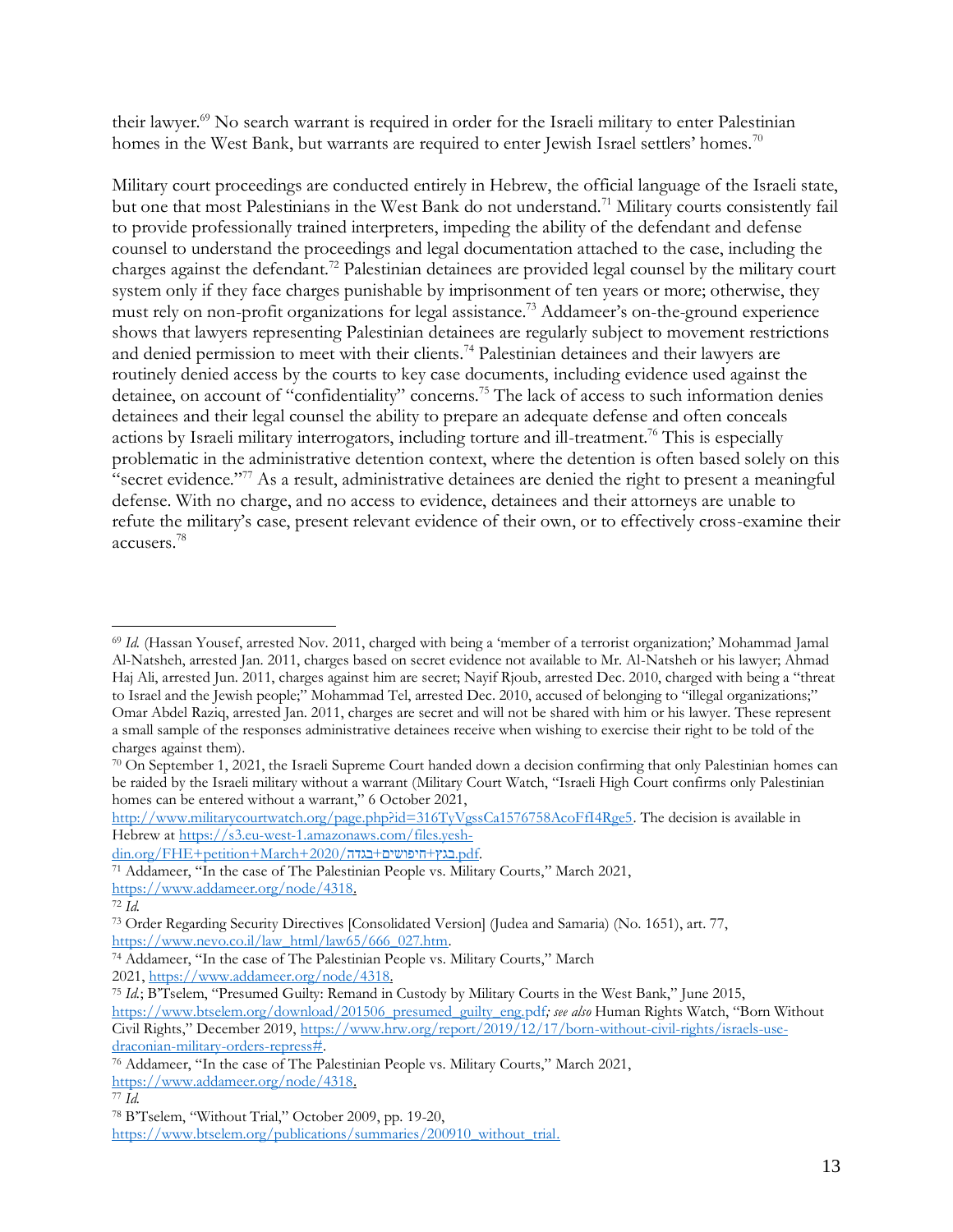Palestinian children are also subject to grave human rights violations in the Israeli military court system. Palestinians are tried as adults in Israeli military courts starting at the of age 16, while the Israeli civilian justice system sets the age of majority at 18.<sup>79</sup> Each year, between 500-700 Palestinian children under the age of 18 from the occupied West Bank are prosecuted in Israeli military courts.<sup>80</sup> According to Defense of Children International, the most common charge levied against Palestinian children is throwing stones, a crime that is punishable under military law by up to 20 years in prison.<sup>81</sup> Many Palestinian children arrested on such charges reported being blindfolded, stripsearched, subjected to physical violence, and coerced to sign confessions in Hebrew, a language that they do not understand. $82$  No Israeli child is tried in military courts. $83$ 

Israel's use of administrative detention and military court trials raises serious concerns under both international humanitarian law and international human rights law. Because of the fundamental importance of a fair trial and due process, international humanitarian law contemplates the use of administrative detention during occupation only in limited circumstances. Specifically, administrative detention is permitted where "the Occupying Power considers it *necessary*, for *imperative reasons of security*."<sup>84</sup> The International Committee of the Red Cross (ICRC) has stated that "deprivation of liberty" under administrative detention "is an exceptional measure of control" and implored that "it must end as soon as those security reasons cease to exist or, at the latest, when hostilities cease."<sup>85</sup> Under international human rights law, fair trial rights are protected under the International Convention on Civil and Political Rights (ICCPR).<sup>86</sup> These rights may only be derogated during a public emergency *that threatens the life of the nation*, and then, only to the extent strictly necessary to address that threat.<sup>87</sup> In addition, administrative detention may only be ordered on a case-by-case

[http://www.addameer.org/index.php/israeli\\_military\\_judicial\\_system/military\\_courts.](http://www.addameer.org/index.php/israeli_military_judicial_system/military_courts)

<sup>84</sup> Geneva Convention (IV), art. 78 (emphasis added).

<sup>79</sup> The Israeli Military Court System, *Addameer*, July 2017,

<sup>80</sup> Military Detention, *Defense of Children International*[, https://www.dci-palestine.org/military\\_detention;](https://www.dci-palestine.org/military_detention) Imprisonment of Children, *Addameer*, December 2017, [https://www.addameer.org/the\\_prisoners/children.](https://www.addameer.org/the_prisoners/children)

<sup>81</sup> Military Detention, *Defense of Children International*[, https://www.dci-palestine.org/military\\_detention.](https://www.dci-palestine.org/military_detention)

<sup>82</sup> Id.; see also Committee Against Torture, Concluding Observations on the Fifth Periodic Report of Israel, 3 June 2016, CAT/C/ISR/CO/5,

[https://tbinternet.ohchr.org/\\_layouts/15/treatybodyexternal/Download.aspx?symbolno=CAT%2fC%2fISR%2fCO%2](https://tbinternet.ohchr.org/_layouts/15/treatybodyexternal/Download.aspx?symbolno=CAT%2fC%2fISR%2fCO%2f5&Lang=en) [f5&Lang=en.](https://tbinternet.ohchr.org/_layouts/15/treatybodyexternal/Download.aspx?symbolno=CAT%2fC%2fISR%2fCO%2f5&Lang=en)

<sup>83</sup> For a detailed comparison of the standards applied to Palestinian and Israeli children, *see* Discrimination, *Military Court Watch*, [https://www.militarycourtwatch.org/page.php?id=RyO5OsFMaZa27579A0cctVm0lxd#\\_edn17.](https://www.militarycourtwatch.org/page.php?id=RyO5OsFMaZa27579A0cctVm0lxd#_edn17)

<sup>85</sup> International Committee of the Red Cross, "Contemporary Challenges to IHL – security detention," 29 October 2010, [https://www.icrc.org/en/document/security-detention.](https://www.icrc.org/en/document/security-detention) *See also* "UN expert calls for Israel to end practice of administrative detention and immediately release Maher Al-Akhras" *UNOHCHR*, 23 October 2020, [https://www.ohchr.org/en/NewsEvents/Pages/DisplayNews.aspx?NewsID=26415&LangID=E.](https://www.ohchr.org/en/NewsEvents/Pages/DisplayNews.aspx?NewsID=26415&LangID=E)

<sup>86</sup> International Convention on Civil and Political Rights, 1966, 999 U.N.T.S. 171, entered into force 23 March 1976, art. 14, (hereinafter "ICCPR"). *See* Human Right Committee, Concluding Observations of the Human Rights Committee - Israel, 18 August 1998,

[https://undocs.org/Home/Mobile?FinalSymbol=CCPR%2FC%2F79%2FAdd.93&Language=E&DeviceType=Deskto](https://undocs.org/Home/Mobile?FinalSymbol=CCPR%2FC%2F79%2FAdd.93&Language=E&DeviceType=Desktop) [p,](https://undocs.org/Home/Mobile?FinalSymbol=CCPR%2FC%2F79%2FAdd.93&Language=E&DeviceType=Desktop) U.N. Doc. CCPR/C/79/Add.93 (emphasizing for the first time that the Human Rights Committee is of the view that "the Covenant [ICCPR] must be held applicable to the occupied territories" in part due to Israel's effective jurisdiction over the area, its long-standing presence, and its ambiguous attitude towards the occupied territories' future status). <sup>87</sup> ICCPR, art. 4.1.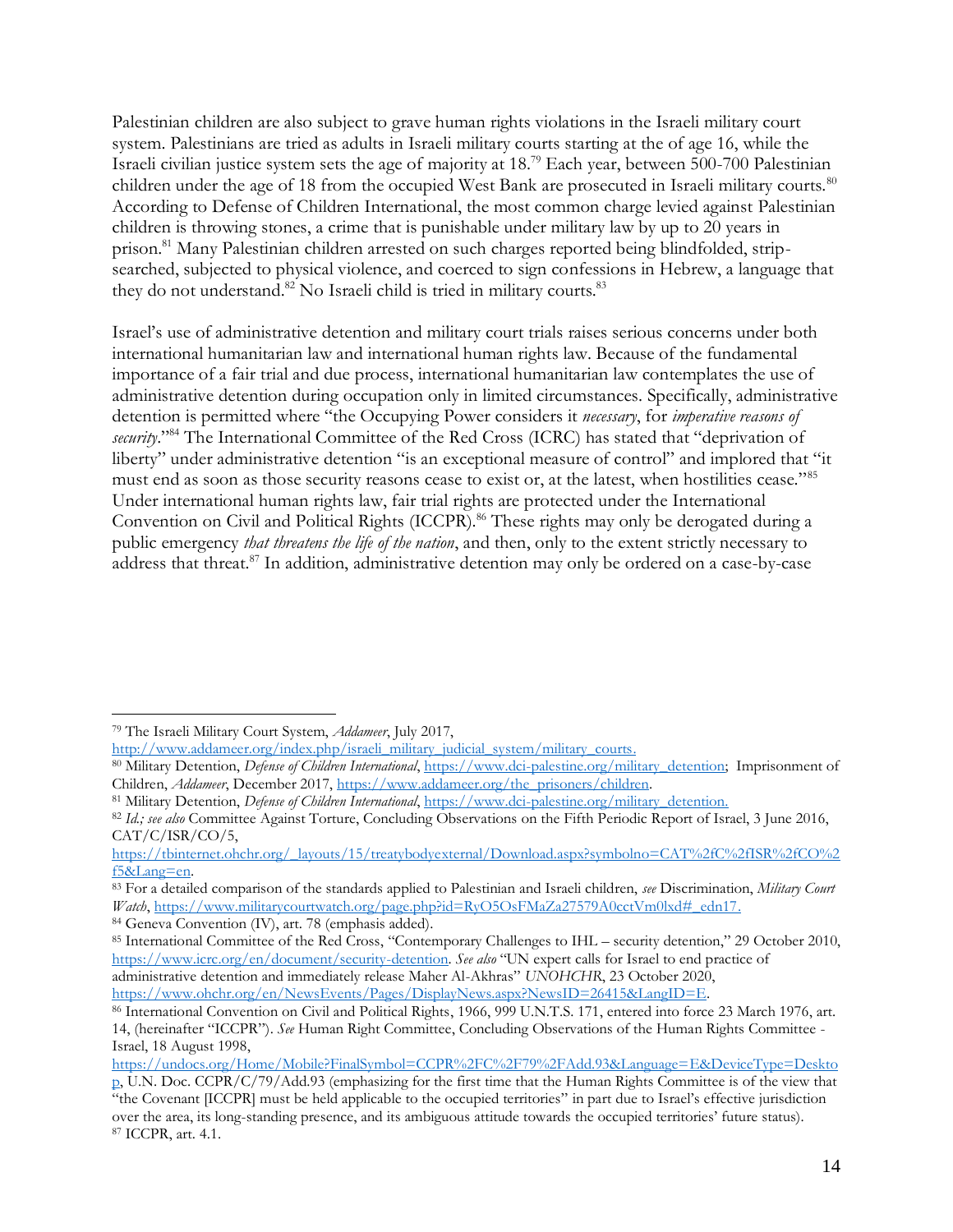basis, and without discrimination of any kind,<sup>88</sup> and may not be used as a substitute for criminal proceedings simply because there is insufficient evidence to convict.<sup>89</sup>

The Israeli military's systematic departures from basic due process rights in its practice of administrative detention of Palestinians in the occupied West Bank have led the UN Working Group on Arbitrary Detention to find that many cases of administrative detention in the occupied West Bank amount to arbitrary detention.<sup>90</sup> In addition to the shortcomings enumerated above, the Working Group has also found it relevant that administrative detention is often used to elongate a person's incarceration after that person has completed a criminal sentence, or in lieu of a criminal trial when there is insufficient evidence to warrant a conviction.<sup>91</sup> The Working Group has also noted that, because of the length of many administrative detentions, the detainees should be afforded full trial rights.<sup>92</sup> Finally, the Working Group's decisions have underscored the system of discipline and promotion within the military as fundamentally undermining a military judge's ability to act as an impartial tribunal.<sup>93</sup>

Taken together, Israeli military orders and the exercise of jurisdiction by military courts act to deprive Palestinians in the West Bank, systematically and uniquely, of a wide range of civil and political rights and liberties, enshrine the inferior legal status of Palestinians in comparison to Jewish Israeli settlers, and criminalize Palestinian opposition to the occupation.

### *(c) In recent years, Israel has weaponized the military justice system in the West Bank to intensify the suppression of Palestinian civil and political rights, creating a chokehold on Palestinian civil society.*

The suppression of Palestinian freedom of association and assembly has intensified in recent years, and criminalization of "unlawful" associations has recently been extended to six prominent Palestinian civil society organizations—Addameer Prisoner Support and Human Rights Association, Al-Haq, Bisan Center for Research and Development, Defense for Children International-Palestine (DCIP), Union of Agricultural Work Committees, and Union of Palestinian Women's

<sup>88</sup> *See* UN Working Group on Arbitrary Detention, Revised methods of work of the Working Group on Arbitrary Detention, U.N. Doc. A/HRC/36/38, 13 July 2017, ¶ 8,

[https://www.ohchr.org/EN/HRBodies/HRC/RegularSessions/Session33/Documents/A\\_HRC\\_33\\_66\\_E.docx.](https://www.ohchr.org/EN/HRBodies/HRC/RegularSessions/Session33/Documents/A_HRC_33_66_E.docx) <sup>89</sup> Pictet, Jean S., ed., *Commentary: The Fourth Geneva Convention Relative to the Protection of Civilian Persons in Time of War* 

<sup>(</sup>Geneva: ICRC, 1958), 367-368.

<sup>90</sup> *See, e.g.*, Decision of the U.N. Working Group, Opinion No. 60/2021 concerning Amal Nakhleh, 2021, p. 11. The Working Group on Arbitrary Detention further explains that administrative detention amounts to arbitrary detention when one of five circumstances is present: (1) Where there is no legal basis for the deprivation of liberty (as when a person is kept in detention after the completion of his or her sentence); (2) When the deprivation of liberty results from the exercise of certain civil and political rights, such as freedom of opinion, expression, or assembly; (3) When the total or partial non-observance of the international norms relating to the right of a fair trial is of such gravity as to give the deprivation of liberty an arbitrary character; (4) When asylum seekers, immigrants, or refuges are subjected to prolonged administrative custody without the possibility of administrative or judicial review or remedy; or (5) When the deprivation of liberty constitutes a violation of international law on the grounds of discrimination based on birth, national, ethnic or social origin, language, religion, economic condition, political or other opinion, or any other status that aims towards or can result in ignoring the equality of human beings. UN Working Group on Arbitrary Detention, Revised methods of work of the Working Group on Arbitrary Detention, U.N. Doc. A/HRC/36/38, 13 July 2017, ¶ 8,

[https://www.ohchr.org/EN/HRBodies/HRC/RegularSessions/Session33/Documents/A\\_HRC\\_33\\_66\\_E.docx.](https://www.ohchr.org/EN/HRBodies/HRC/RegularSessions/Session33/Documents/A_HRC_33_66_E.docx) <sup>91</sup> Decision of the U.N. Working Group, Opinion No. 60/2021 concerning Amal Nakhleh, 2021, p. 11.

<sup>92</sup> *Id.*

<sup>93</sup> *Id.*, p. 9.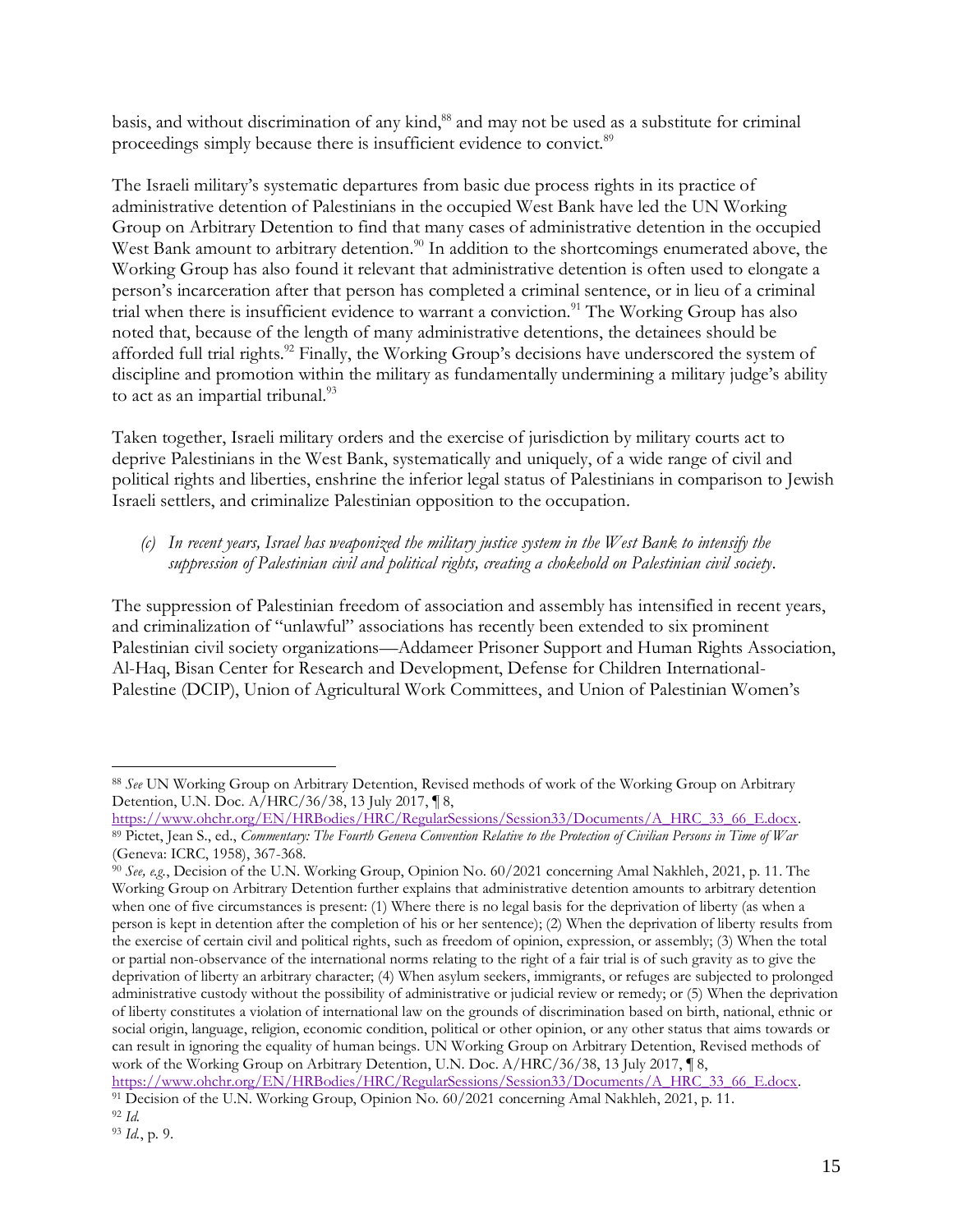Committees. <sup>94</sup> These organizations focus primarily on documentation of human rights violations against Palestinians, advocating for Palestinian rights, and providing legal aid and social support services to Palestinians in the occupied territories. Israeli authorities have accused the six organizations of ties to terrorism, but have failed thus far to provide any evidence to support their claim or justify these recent measures,<sup>95</sup> which were widely rejected by Palestinian civil society and condemned by the UN High Commissioner on Human Rights and UN mandate holders, EU governments, and rights organizations in Israel and around the world.<sup>96</sup>

The designation effectively enables the Israeli military to shut down the organizations' operations, seize their assets and property, arrest and prosecute their staff, and criminalize any contribution or assistance to these organizations, thereby shutting down almost all outlets for Palestinian civil society expression and human rights advocacy.<sup>97</sup> The criminalization of Addameer, for instance, which offers free legal aid to Palestinian prisoners<sup>98</sup>—further risks depriving Palestinians of criticallyneeded legal representation and advocacy in military court proceedings. Earlier in January 2021, the Israeli military designated the Palestinian Health Work Committees, a key provider of healthcare services in the occupied West Bank, as an unlawful and illegitimate organization.<sup>99</sup> In June 2021, the Israeli military raided and shut down the Health Work Committees' offices, leading to potentially catastrophic consequences for the healthcare needs of Palestinians, especially in the context of an ongoing pandemic.<sup>100</sup>

[https://www.alhaq.org/advocacy/19009.html;](https://www.alhaq.org/advocacy/19009.html) UN Human Rights Office of the High Commissioner, "Israel's "terrorism" designation an unjustified attack on Palestinian civil society – Bachelet," 26 October 2021,

<https://www.ohchr.org/EN/NewsEvents/Pages/DisplayNews.aspx?NewsID=27708&LangID=E>; "UN Special Rapporteurs Condemn Israel's Designation of Palestinian Human Rights Defenders as Terrorist Organizations – Press Release," *United Nations*, 25 October 2021, [https://www.un.org/unispal/document/un-special-rapporteurs-condemn](https://www.un.org/unispal/document/un-special-rapporteurs-condemn-israels-designation-of-palestinian-human-rights-defenders-as-terrorist-organisations-press-release/)[israels-designation-of-palestinian-human-rights-defenders-as-terrorist-organisations-press-release/](https://www.un.org/unispal/document/un-special-rapporteurs-condemn-israels-designation-of-palestinian-human-rights-defenders-as-terrorist-organisations-press-release/); "EU questions Israeli decision to ban Palestinian NGOs," *Brussels Times*, 26 October 2021, [https://www.brusselstimes.com/news/eu](https://www.brusselstimes.com/news/eu-affairs/190653/eu-questions-israeli-decision-to-ban-palestinian-ngos)[affairs/190653/eu-questions-israeli-decision-to-ban-palestinian-ngos;](https://www.brusselstimes.com/news/eu-affairs/190653/eu-questions-israeli-decision-to-ban-palestinian-ngos) Addameer, "252 Human Rights Networks and Organizations Condemn the Decision of the Occupation and Apartheid Government Concerning Six Palestinian Civil Society and Human Rights Organizations," 27 October, 2021, [https://www.addameer.org/news/4549;](https://www.addameer.org/news/4549) B'Tselem, "Joint Statement by Israeli Human Rights Organizations: Draconian Measures Against Human Rights," 25 October 2021, [https://www.btselem.org/press\\_releases/20211025\\_draconian\\_measure\\_against\\_human\\_rights.](https://www.btselem.org/press_releases/20211025_draconian_measure_against_human_rights)

<sup>94</sup> On October 22, 2021, the Israeli Defense Minister declared six Palestinian civil society organizations unlawful under the 2016 Israeli Counterterrorism Act, alleging that they have acted in collaboration with the Popular Front for the Liberation of Palestine (Designations No. 371-376, Israeli Minister of Defense, 19 October 2021,

[https://nbctf.mod.gov.il/en/Pages/211021EN.aspx\)](https://nbctf.mod.gov.il/en/Pages/211021EN.aspx). Two weeks later, the Israeli military commander in West Bank declared them "illegitimate in accordance with defense regulations" (Declarations 11790-11794, 3 November 2021, [https://www.idf.il/media/89776/](https://www.idf.il/media/89776/קמצם-258_compressed_compressed.pdf)258-קמצם\_compressed\_compressed.pdf).

<sup>95</sup> *See, e.g.,* Adalah – The Legal Arab Center for Minority Rights in Israel, "The Palestinian Six Organizations Officially Demand that Israeli Security Authorities Reveal the Evidence," 27 December 2021, [https://www.adalah.org/en/content/view/10504.](https://www.adalah.org/en/content/view/10504)

<sup>96</sup> *See, e.g.*, Al-Haq, "Palestinian Human Rights NGOs will not be Silenced, and Call on the International Community to take Concrete Actions to Rescind Barbarous Israeli Designations," 23 October 2021,

<sup>97</sup> The organizations currently are subject to dual criminalization under both the Israeli Counter-Terrorism Law and military-issued orders (declarations). The Counter-Terrorism Law outlines the legal consequences of the designation: *see*  Counter-Terrorism Law, 5776-2016, [https://nbctf.mod.gov.il/en/legislation/Pages/default.aspx.](https://nbctf.mod.gov.il/en/legislation/Pages/default.aspx)  $98$  See Section II(c) of this submission.

<sup>99</sup> Al-Haq, "Israel's Attack on the Palestinian Health Work Committees is Part of its Systematic Targeting of Palestinian Civil Society," 19 June 2021[, https://www.alhaq.org/advocacy/18527.html.](https://www.alhaq.org/advocacy/18527.html)

<sup>100</sup> *Id.;* Amnesty International, "Israeli Army Shutdown of Health Organization Will Have Catastrophic Consequences for Palestinian Healthcare," 9 June 2021, [https://www.amnesty.org/en/latest/news/2021/06/israeli-army-shutdown](https://www.amnesty.org/en/latest/news/2021/06/israeli-army-shutdown-of-health-organization-will-have-catastrophic-consequences-for-palestinian-healthcare/)[of-health-organization-will-have-catastrophic-consequences-for-palestinian-healthcare/.](https://www.amnesty.org/en/latest/news/2021/06/israeli-army-shutdown-of-health-organization-will-have-catastrophic-consequences-for-palestinian-healthcare/)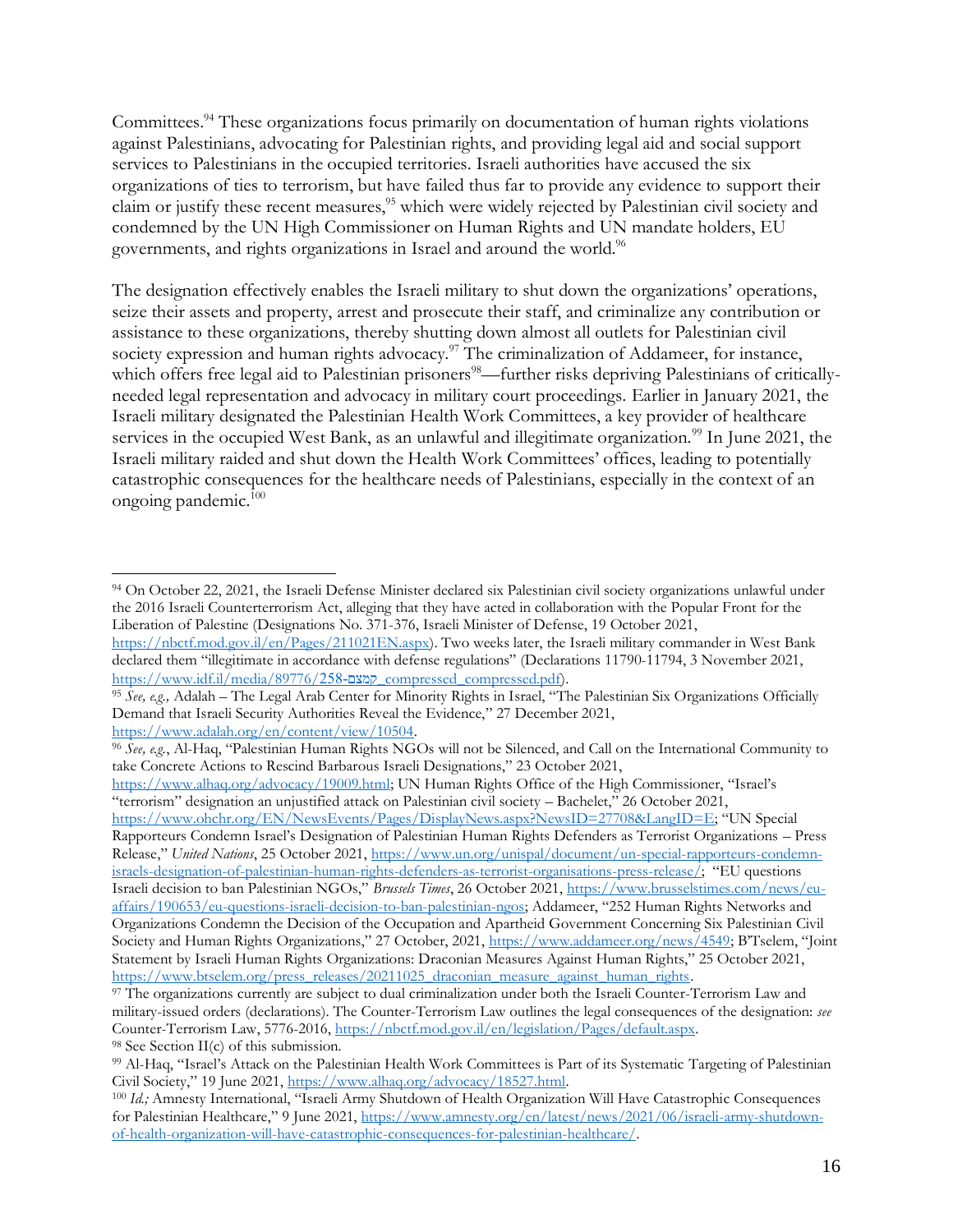While unique in their sweeping nature, these recent measures to target Palestinian civil society are not unprecedented, but rather represent the formalization of a long-standing policy to weaponize the occupation's legal system in a manner that uniquely harms Palestinians' civil and political rights.<sup>101</sup> Israeli occupation forces routinely arrest and detain Palestinian political leaders and activists, on charges that range from critical online speech to participation in political protests and membership in terrorist organizations, often without clear basis or evidence.<sup>102</sup> According to Addameer's statistics, eight Palestinian Legislative Council members in the West Bank are currently in detention.<sup>103</sup> The Israeli military has raided offices of several Palestinian organizations repeatedly and confiscated their belongings.<sup>104</sup> Several staff members of these organizations have been arrested and placed in administrative detention for extended periods, often without charge or on charges based on "secret evidence" that is not available to the accused individuals or their lawyers.<sup>105</sup> This systematic criminalization and targeting of Palestinian civil society profoundly limits Palestinians' exercise of their civil and political rights in the occupied West Bank.

### *(d) Israeli occupation forces consistently fail to prevent, investigate, and prosecute acts of violence committed by Jewish Israeli settlers in the occupied West Bank*

Israeli authorities routinely fail to adequately prevent, investigate, and prosecute acts of violence committed by Jewish Israeli settlers against Palestinian individuals and property, including beating, throwing stones, issuing threats, torching fields and crops, damaging homes and cars, blocking roads, using live fire, and even murder.<sup>106</sup> The acts of violence usually take place in areas where Israeli settlers are engaged in efforts to take over Palestinian land and property, and can be understood as "ideologically-motivated offenses," with the purpose of intimidating Palestinians and driving them off their land and property.<sup>107</sup>

Despite having the authority to detain and arrest settlers who attack Palestinians, Israeli military forces avoid confronting violent Jewish settlers as a matter of policy and instead routinely resort to removing Palestinians from their own farmland or pastureland.<sup>108</sup> In some instances, Israeli soldiers have reportedly stood by the sidelines or even participated actively in attacks on Palestinians.<sup>109</sup>

din.org/אנגלית/חוק+נתונים+דף+2019+דצמבר[/Law+Enforcement+Data+Sheet+12.2019+ENG.pdf.](https://s3-eu-west-1.amazonaws.com/files.yesh-din.org/דצמבר+2019+דף+נתונים+חוק/אנגלית/Law+Enforcement+Data+Sheet+12.2019+ENG.pdf)

<sup>101</sup> For analysis of the political context to the designations, *see, e.g.,* Lieblich, Eliay and Shinar, Adam, "Counterterrorism off the Rails: Israel's Declaration of Palestinian Human Rights Groups as 'Terrorist' Organizations," *Just Security*, October 2021, p. 24, [https://www.justsecurity.org/78732/counterterrorism-off-the-rails-israels-declaration-of](https://www.justsecurity.org/78732/counterterrorism-off-the-rails-israels-declaration-of-palestinian-human-rights-groups-as-terrorist-organizations/)[palestinian-human-rights-groups-as-terrorist-organizations/.](https://www.justsecurity.org/78732/counterterrorism-off-the-rails-israels-declaration-of-palestinian-human-rights-groups-as-terrorist-organizations/) 

<sup>102</sup> *See, e.g.*, Report of the United Nations High Commissioner for Human Rights on the Human rights situation in the Occupied Palestinian Territory Including East Jerusalem, A/HRC/37/42, 21 February 2018, [https://www.ohchr.org/EN/countries/MENARegion/Pages/PSSGHCReports.aspx.](https://www.ohchr.org/EN/countries/MENARegion/Pages/PSSGHCReports.aspx)

<sup>103</sup> Statistics, *Addameer*, 8 February 2022, [https://www.addameer.org/statistics.](https://www.addameer.org/statistics)

<sup>104</sup> *See, e.g.,* Addameer, "Israeli Occupation Forces Raid Addameer's Office and Steal its Belongings," 19 September 2019, [https://www.addameer.org/news/israeli-occupation-forces-raid-addameers-office-and-steal-its-belongings;](https://www.addameer.org/news/israeli-occupation-forces-raid-addameers-office-and-steal-its-belongings) Al-Haq, "Israel's Attack on the Palestinian Health Work Committees is Part of its Systematic Targeting of Palestinian Civil Society," 19 June 2021, [https://www.alhaq.org/advocacy/18527.html.](https://www.alhaq.org/advocacy/18527.html)

<sup>105</sup> *See, e.g.* Addameer, "Torture and Ill-Treatment beyond Interrogation: Violent Raids against Palestinian Prisoners in Israeli Occupation Prisons," 30 June 2021[, https://www.addameer.org/media/4429.](https://www.addameer.org/media/4429)

<sup>106</sup> B'Tselem, "Settler Violence=State Violence*,*" 25 November 2021, [https://www.btselem.org/settler\\_violence;](https://www.btselem.org/settler_violence) Yesh Din, "Position Paper: Settler Crime and Violence Inside Palestinian Communities, 2017-2020," 27 May 2021,

[https://www.yesh-din.org/en/position-paper-settler-crime-and-violence-inside-palestinian-communities-2017-2020/.](https://www.yesh-din.org/en/position-paper-settler-crime-and-violence-inside-palestinian-communities-2017-2020/) <sup>107</sup> Yesh Din, "Law Enforcement on Israeli Civilians in the West Bank-Yesh Din Figures 2005-2019," December 2019, [https://s3-eu-west-1.amazonaws.com/files.yesh-](https://s3-eu-west-1.amazonaws.com/files.yesh-din.org/דצמבר+2019+דף+נתונים+חוק/אנגלית/Law+Enforcement+Data+Sheet+12.2019+ENG.pdf)

<sup>108</sup> B'Tselem, "Settler Violence=State Violence," 25 November 2021, [https://www.btselem.org/settler\\_violence.](https://www.btselem.org/settler_violence) <sup>109</sup> *Id.*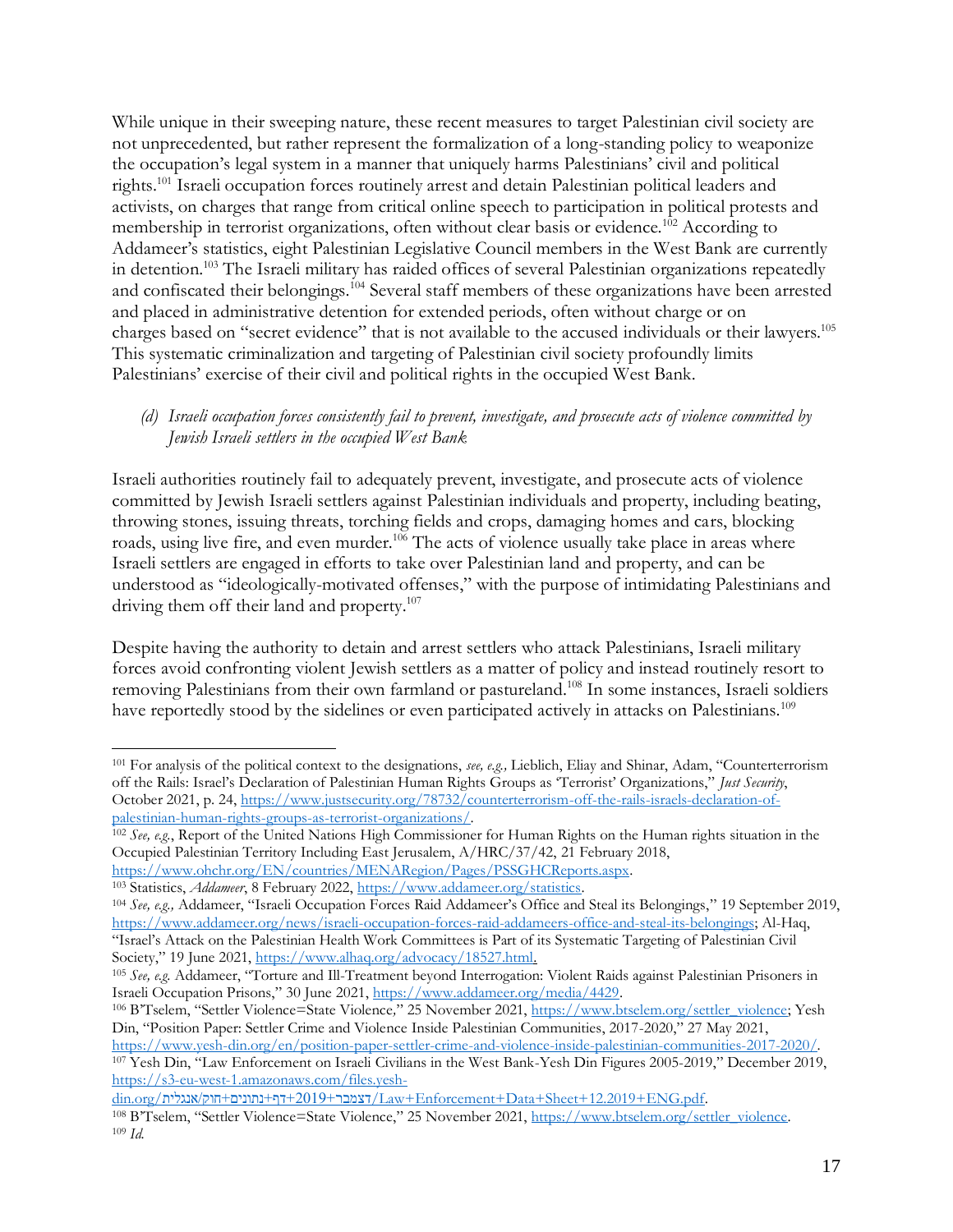According to Yesh Din, Israeli law enforcement authorities in the occupied West Bank failed to investigate 82% of 1,293 reported settler violence cases between 2009-2019, and out of all cases investigated, 91% were closed without indictment.<sup>110</sup> Most recently, in the olive harvest season of 2021, Yesh Din reported 42 offenses committed by Israeli settlers against Palestinian residents of the West Bank, including physical attacks, crop theft, damage or destruction of property, and prevention of access to private land, and observed that Israeli soldiers either failed to protect Palestinians from settler violence or were directly involved in denying Palestinians access to their land.<sup>111</sup>

### *(e) The jurisprudence of the Israeli Supreme Court has contributed to perpetuating violations of Palestinian civil and political rights in the occupied West Bank.*

Criminal and administrative processes of the Israeli military justice system in the occupied West Bank lack an effective and meaningful mechanism of judicial review. Since 1967, the Israeli Supreme Court, sitting as the High Court of Justice, has exercised jurisdiction to hear petitions concerning the activities of the Israeli military in the Occupied Palestinian Territories.<sup>112</sup> However, it has maintained discretion to accept or reject any petition, with a limited standard of review in comparison to the "regular" appeal process, thus preventing many petitions from reaching the Court.<sup>113</sup> Notably, the Israeli Supreme Court has accepted that "Israeli nationals who reside in territory under the state's control are subject to different arrangements from those that apply to the Palestinian," without questioning the implications of the existence of different legal arrangement governing both groups or the nature of the regime in the occupied West Bank.<sup>114</sup>

When reviewing administrative detention in recent cases, Israeli Supreme Court has opined that the practice is an extreme measure that severely infringes the detainee's rights.<sup>115</sup> The Court has emphasized that administrative detention is allowed only when the alleged danger is posed by the person himself, and when detention actually aids in removing the danger.<sup>116</sup> The Court has also emphasized that administrative detention is subject to the principle of proportionality, meaning that it may not be used unless it is *not possible to prevent the alleged danger without it*. <sup>117</sup> In practice, however, the jurisprudence of the Israeli Supreme Court has consistently demonstrated significant deference to the determinations of the Israeli military.<sup>118</sup> In fact, although the Supreme Court has reviewed

[https://www.btselem.org/publications/summaries/200910\\_without\\_trial.](https://www.btselem.org/publications/summaries/200910_without_trial)

<sup>110</sup> Yes Din, "Law Enforcement on Israeli Civilians in the West Bank-Yesh Din Figures 2005-2019," December 2019, [https://s3-eu-west-1.amazonaws.com/files.yesh-](https://s3-eu-west-1.amazonaws.com/files.yesh-din.org/דצמבר+2019+דף+נתונים+חוק/אנגלית/Law+Enforcement+Data+Sheet+12.2019+ENG.pdf)

din.org/אנגלית/חוק+נתונים+דף+2019+דצמבר[/Law+Enforcement+Data+Sheet+12.2019+ENG.pdf.](https://s3-eu-west-1.amazonaws.com/files.yesh-din.org/דצמבר+2019+דף+נתונים+חוק/אנגלית/Law+Enforcement+Data+Sheet+12.2019+ENG.pdf)

<sup>111</sup> Yesh Din, "A Summary of the 2021 Olive Harvest Season," 13 December 2021, [https://www.yesh-din.org/en/a](https://www.yesh-din.org/en/a-summary-of-the-2021-olive-harvest-season/)[summary-of-the-2021-olive-harvest-season/.](https://www.yesh-din.org/en/a-summary-of-the-2021-olive-harvest-season/)

<sup>112</sup> Basic Law of 1984-the Judiciary provides that the Supreme Court "shall hear matters in which it deems it necessary to grant relief for the sake of justice and which are not within the jurisdiction of another court," art. 15(c), [https://www.refworld.org/docid/3ae6b51d24.html.](https://www.refworld.org/docid/3ae6b51d24.html)

<sup>113</sup> For a comprehensive discussion of the Israeli Supreme Court's procedures and jurisprudence in relation to the Occupied Palestinian Territories, *see* Kretzmer and Ronen, *The Occupation of Justice*, 2021.

<sup>114</sup> *Id.*, p. 512 (noting that in the *Hebron Municipality* case (2019), the Israeli Supreme Court described the existence of a 'different legal system' that applies to Israeli nationals who reside in the West Bank as a preordained situation, without so much as querying whether this was lawful."

<sup>115</sup> *See* Krebs, Shiri, "Lifting the Veil of Secrecy: Judicial Review of Administrative Detentions in the Israeli Supreme Court," 45 *Vand. J. Transnat'l L*. 639, 2012, p. 657.

<sup>116</sup> B'Tselem, "Without Trial," October 2009, p. 13,

<sup>117</sup> *See, e.g.*, HCJ 253/88, *Sajadiya v. Minister of Defense, Piskei Din* 42 (3) 801, 821.

<sup>118</sup> *See id*; B'Tselem, "Fake Justice: The Responsibility Israel's High Court Justices Bear for the Demolition of Palestinian Homes and the Dispossession of Palestinians," February 2019,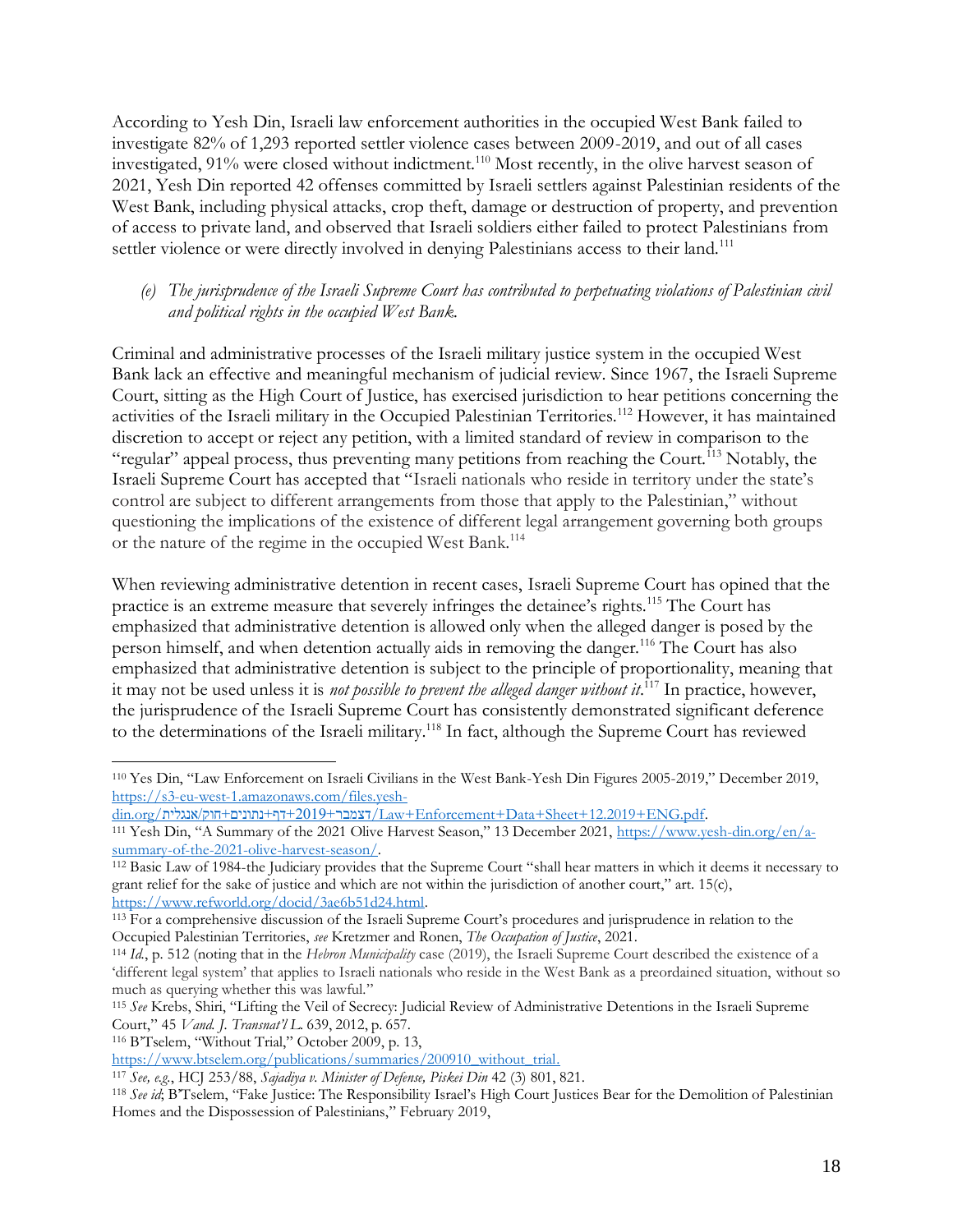hundreds of administrative detention orders, as of 2021, only one has resulted in an order's revocation.<sup>119</sup> Furthermore, different legal standards appear to apply to Jewish Israeli settlers seeking relief from administrative detention orders as compared to Palestinians,<sup>120</sup> providing further evidence of the dual legal system that Israel has put in place to discriminate against Palestinians.

The Israeli Supreme Court's jurisprudence on the use of torture is equally troubling. The Supreme Court opined that torture and ill-treatment of detainees is illegal, emphasizing the absolute prohibition of torture and other cruel, inhuman or degrading treatment or punishment in international law;<sup>121</sup> at the same time, the Court recognized "ticking bomb" scenarios where "necessity" could be a possible criminal defense for using "physical interrogation methods."<sup>122</sup> The Court held that the "necessity defense" could only apply if those interrogation methods do not reach a degree of severity so as to constitute torture, but provided little guidance beyond acknowledging that a determination of torture is dependent on the "concrete circumstances," and has generally demonstrated significant deference to the determinations of the Israeli Attorney General.<sup>123</sup> More recently, the Court upheld the legitimacy of "necessity interrogations," and further expanded the scope of the "ticking bomb" scenario, holding that "necessity" did not depend on the imminence of the danger materializing, but on the immediacy of the need to obtain information.<sup>124</sup> In practice, the jurisprudence of the Israeli Supreme Court has created a grave legal loophole that has effectively enabled the use of torture and ill-treatment against Palestinian detainees with impunity.

## **III. Apartheid in the Occupied West Bank**

A finding of apartheid in the occupied West Bank requires ascertaining whether the Israeli occupation has committed: (i) inhuman  $act(s)$ , (ii) with the intent to establish or maintain domination of Jewish Israelis over Palestinians, (iii) in the context of an institutionalized regime of systematic racial discrimination and oppression.

An examination of relevant Israeli law and practice, as outlined in Part II of this submission, suggests that Israeli state actors are responsible for committing several inhuman acts as defined in Article 2 of the Apartheid Convention, particularly under 2(a), 2(c), and 2(f), and that such acts may concurrently amount to inhumane acts under article 7(1) of the Rome Statute. For consistency, the following analysis will refer to acts as "inhuman" whether the relevant law is the Rome Statute or the Apartheid Convention, given the close meaning of the terms.

[https://www.btselem.org/publications/summaries/201902\\_fake\\_justice;](https://www.btselem.org/publications/summaries/201902_fake_justice) Civilian Legal System, Military Court Watch, [http://www.militarycourtwatch.org/page.php?id=tUvgWlc3zUa32334A20PgXrt21f.](http://www.militarycourtwatch.org/page.php?id=tUvgWlc3zUa32334A20PgXrt21f)

<sup>119</sup> Kretzmer and Ronen, *The Occupation of Justice*, 2021, p. 333.

<sup>120</sup> *Id.*, pp. 339-340 (noting that the Court applied the more stringent "probability" test in a case involving the administrative detention of a Jewish Israeli (administratively detained under Israel's administrative detention statute), while the Court has never explicitly used such a stringent standard when hearing administrative detention appeals from Palestinians).

<sup>121</sup> HCJ 5100/ 94 *Public Committee Against Torture in Israel v Government of Israel* (6 September 1999), available in English translation at [https://versa.cardozo.yu.edu/opinions/public-committee-against-torture-v-israel.](https://versa.cardozo.yu.edu/opinions/public-committee-against-torture-v-israel) 

<sup>122</sup> *Id.*, para. 34. For a more detailed discussion of the implications of this judgment and its aftermath, *see* Kretzmer and Ronen, *The Occupation of Justice*, 2021, pp. 357-365.

<sup>123</sup> *Id.; see also* Kritzmer and Ronen, *The Occupation of Justice*, 2021, pp. 371-372.

<sup>124</sup> HCJ 5722/12, *Abu Ghosh v Attorney General* (12 December 2017), available in English translation at <https://versa.cardozo.yu.edu/opinions/tbeish-v-attorney-general> ; HCJ 9018/17, *Firas Tbeish et al. v. Attorney General* (26 November 2018, available in English translation at [http://stoptorture.org.il/wp-content/uploads/2017/02/F.-Tbeish-](http://stoptorture.org.il/wp-content/uploads/2017/02/F.-Tbeish-Ruling-Nov.-2018.ENG.pdf)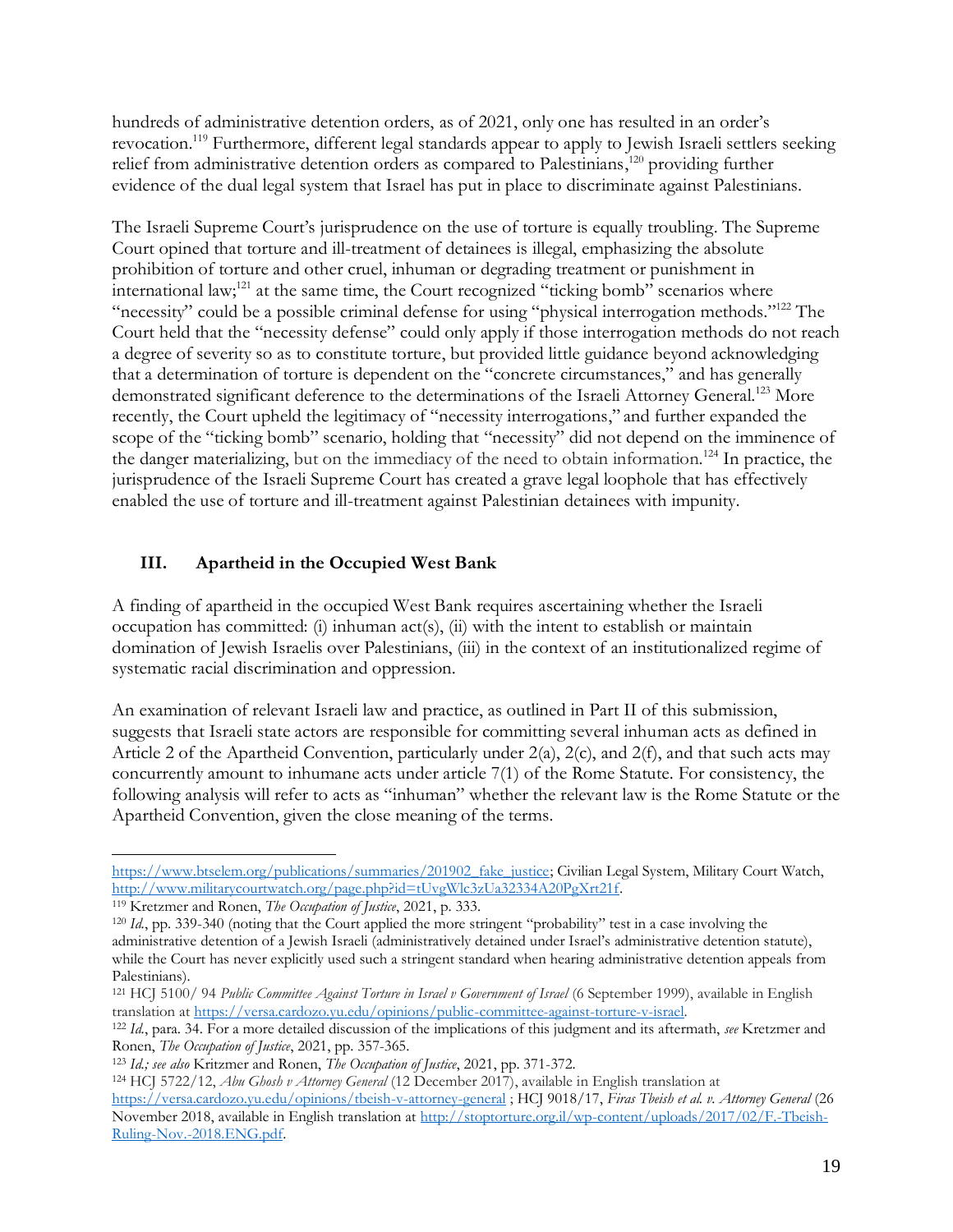Article 2(a) of the Apartheid Convention relates to depriving members of a racial group the right to life and liberty of person. Israel's prevalent and well-documented practices of arbitrarily detaining Palestinians under the guise of broadly defined security offenses, denying Palestinian detainees' basic fair trial and due process rights, using ill-treatment and torture with impunity, and placing Palestinians in prolonged administrative detention without charges or trial, together can amount to the inhuman act of denying Palestinians the right to liberty of person under Article 2(a)(ii) and 2(a)(iii). Israeli practices of tolerating, and in certain cases, enabling and encouraging violent attacks by Israeli Jewish settlers on Palestinian residents in the West Bank constitute another basis for a finding of an inhuman act under Article 2(a) of the Apartheid Convention. These practices can also amount to inhuman acts as defined by the Rome Statutes in article 7(1)(e) (concerning imprisonment or severe deprivation of physical liberty in violation of the fundamental rules of international law), article  $7(1)(f)$  (concerning torture), and article  $7(1)(k)$  (concerning the broader category of other inhuman acts intentionally causing great suffering or serious injury).

Article 2(c) of the Apartheid Convention addresses the inhuman act of persecution and encompasses a broad range of legislative and other measures that are calculated to prevent the participation of a racial group in the political, social, economic, and cultural life of the country, and the deliberate creation of conditions preventing the full development of such a group by denying them basic human rights and freedoms. Article 7(1)(h) of the Rome Statute relates to persecution against any identifiable group or collectivity on political, racial, national, ethnic, cultural, religious, or gender grounds. A wide range of Israeli policies and prevalent practices in the West Bank can amount to a finding of persecution under both articles, including the discriminatory deployment of draconian military orders that severely restrict Palestinians' exercise of their basic rights to free expression and free association and assembly, targeting Palestinian individuals and civil society organizations with criminalization and suppression, denying Palestinian detainees basic fair trial and due process rights, and failing to protect Palestinian residents from ideologically-motivated acts of violence and intimidation by Jewish Israeli settlers. Additionally, Israel's harassment, arrest, and detention of Palestinian Legislative Council members—eight of whom were currently detained as of February 2022—appears calculated to prevent the full participation of Palestinians in the political life of their country, by forcing them to languish in Israeli prisons, potentially indefinitely, based on "secret evidence," in violation of article 2(c) of the Apartheid Convention and article 7(1)(h) of the Rome Statute. 125

Article 2(f) of the Apartheid Convention concerns the persecution of organizations and persons by depriving them of their fundamental rights and freedoms, specifically because they oppose apartheid. As discussed above, since 1967, Israel has weaponized military orders and the military judiciary to persecute those who oppose its prevalent discriminatory policies and actions in the occupied West Bank, including through criminalization of peaceful expression and assembly that may "incite" against the occupation. This persecution was demonstrated most recently in 2021 with the mass criminalization and targeting of Palestinian civil society organizations, community activists and human rights defenders. Similarly, such persecution and targeting of Palestinians on political grounds can amount to inhuman acts under Articles 7(1)(h) and 7(1)(k) of the Rome Statute.

A finding of apartheid further requires that the specified inhuman acts be committed with an intent to dominate. The totality of Israeli actions and policies in the occupied West Bank manifests an intent to establish and maintain Jewish Israeli domination and suppression of Palestinians. Since

<sup>125</sup> *See* Apartheid Convention, art. 2(c); Rome Statute, art. 7(1)(h).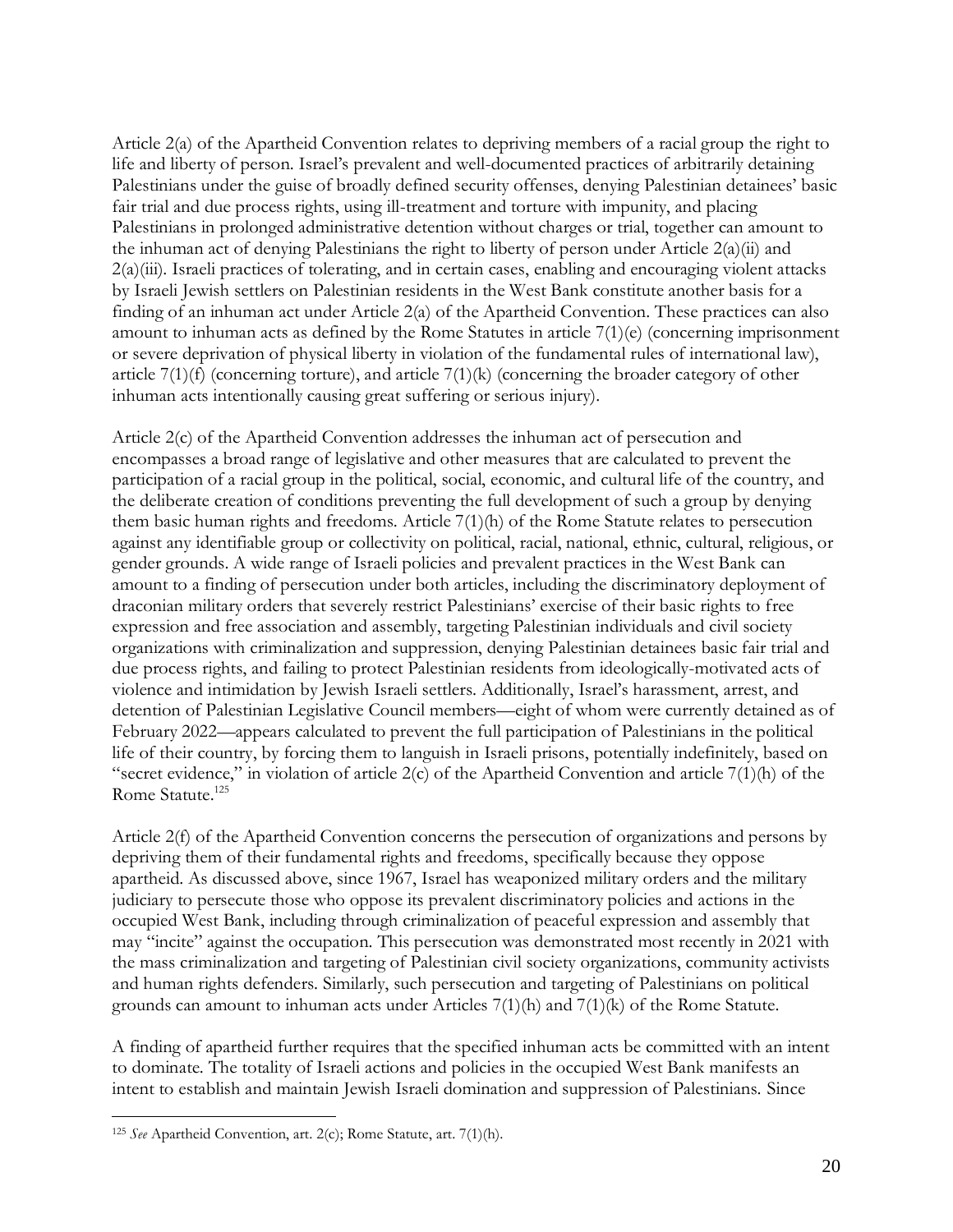1967, Israel has put in place institutions, legal instruments, and mechanisms that systematically discriminate against Palestinians in the occupied West Bank, enshrine Jewish Israeli supremacy, suppress Palestinians' exercise of their civil and political rights, and deny Palestinians' basic human rights and freedoms. Notwithstanding Israel's legitimate security interests, the scale and sweeping nature of the ongoing suppression of Palestinian rights fails any justifiable balancing test between the protection of human rights and underlying security needs.<sup>126</sup> The explicit objective of ensuring Jewish Israeli character and domination across Israel and the Occupied Palestinian Territories was affirmed in the 2018 Jewish Nation-State Law, which enshrines the character of Israel as an "nationstate of the Jewish people" and constitutionally entrenches the privileging of one group of people over another. The law blurs the line between the "State of Israel" and the "land of Israel," which is broadly understood to include the Occupied Palestinian Territories, and explicitly states that the exercise of the right to self-determination within the State of Israel is "unique to the Jewish people." The law also declares "the development of Jewish settlement" as a "national value," which the state would act to encourage and promote, without limiting settlement to the boundaries of the State of Israel.<sup>127</sup> In 2020, the former prime minister of Israel declared a plan to formally annex parts of the West Bank, bringing them under Israeli sovereignty, while specifically excluding Palestinians,<sup>128</sup> who have been openly described by Israeli policymakers as a demographic threat to the existence of Israel as a Jewish state.<sup>129</sup> That there is "no end in sight" to Israel's 55-year occupation of the West Bank,<sup>130</sup> in conjunction with its encouragement of settlement building, further compels the conclusion that Israel's actions are done with an intent to establish and maintain Jewish Israeli dominance over Palestinians in the occupied West Bank.

Finally, the definition of apartheid requires that the enumerated acts be practiced within an institutionalized regime of systematic racial discrimination and oppression. As discussed above, the Israeli occupation has created and deployed legal frameworks and institutions that directly enable rampant violations of Palestinians' human rights and suppress the exercise of their civil and political rights. These frameworks and institutions, taken together with ongoing long-term Israeli policies of land confiscation and dispossession, restriction of the movement of Palestinians, and expansion of

[https://www.hrw.org/news/2021/07/09/human-rights-watch-responds-reflections-apartheid-and-persecution](https://www.hrw.org/news/2021/07/09/human-rights-watch-responds-reflections-apartheid-and-persecution-international-law)[international-law;](https://www.hrw.org/news/2021/07/09/human-rights-watch-responds-reflections-apartheid-and-persecution-international-law) *see also* Jackson, Miles, "Expert Opinion on the Interplay between the Legal Regime Applicable to Belligerent Occupation and the Prohibition of Apartheid under International Law," between the Legal Regime Applicable to Belligerent Occupation and the Prohibition of Apartheid under International Law," *Diakonia International Humanitarian Law Centre*, 23 March 2021, [https://www.diakonia.se/ihl/news/israel-palestine-publication/expert-](https://www.diakonia.se/ihl/news/israel-palestine-publication/expert-opinion-occupation-palestine-apartheid)

[opinion-occupation-palestine-apartheid.](https://www.diakonia.se/ihl/news/israel-palestine-publication/expert-opinion-occupation-palestine-apartheid)

<sup>127</sup> See Basic Law: Israel—the Nation-State of the Jewish People, 2018,

[https://www.adalah.org/uploads/uploads/Basic\\_Law\\_Israel\\_as\\_the\\_Nation\\_State\\_of\\_the\\_Jewish\\_People\\_ENG\\_TRA](https://www.adalah.org/uploads/uploads/Basic_Law_Israel_as_the_Nation_State_of_the_Jewish_People_ENG_TRANSLATION_25072018.pdf) [NSLATION\\_25072018.pdf](https://www.adalah.org/uploads/uploads/Basic_Law_Israel_as_the_Nation_State_of_the_Jewish_People_ENG_TRANSLATION_25072018.pdf) (Unofficial English Translation). For additional resources and comprehensive analysis of the Nation-State Law and its practical implications in the occupied territories and within Israel, *see* Israel's Jewish Nation-State Law, *Adalah*, 20 December 2020[, https://www.adalah.org/en/content/view/9569.](https://www.adalah.org/en/content/view/9569)

<sup>126</sup> For a brief discussion of reasonableness as a defense and the permissible scope of rights restrictions under International Humanitarian Law, *see* Baldwin, Clive, "Human Rights Watch Responds: Reflections on Apartheid and Persecution under International Law," *Human Rights Watch*, 9 July 2021,

[https://www.adalah.org/uploads/uploads/Basic\\_Law\\_Israel\\_as\\_the\\_Nation\\_State\\_of\\_the\\_Jewish\\_People\\_HEB\\_2507](https://www.adalah.org/uploads/uploads/Basic_Law_Israel_as_the_Nation_State_of_the_Jewish_People_HEB_25072018.pdf) [2018.pdf](https://www.adalah.org/uploads/uploads/Basic_Law_Israel_as_the_Nation_State_of_the_Jewish_People_HEB_25072018.pdf) (Hebrew),

<sup>128</sup> "Explainer: Israel, Annexation, and the West Bank," *BBC News*, 25 June 2020[, https://www.bbc.com/news/world](https://www.bbc.com/news/world-middle-east-52756427)[middle-east-52756427.](https://www.bbc.com/news/world-middle-east-52756427)

<sup>129</sup> Perry, Dan and Laub, Karin, "In Israel, the 'Demographic Issue' Gains Resonance," *Times of Israel,* 20 February 2014, [https://www.timesofisrael.com/in-israel-the-demographic-issue-gains-resonance/.](https://www.timesofisrael.com/in-israel-the-demographic-issue-gains-resonance/)

<sup>130</sup> Human Rights Watch, "Israel/West Bank: Grant Palestinians Equal Rights: 52 Years Into Occupation, Rights Suspension Unlawful, Unjustifiable," 17 December 2019[, https://www.hrw.org/news/2019/12/17/israel/west-bank](https://www.hrw.org/news/2019/12/17/israel/west-bank-grant-palestinians-equal-rights)[grant-palestinians-equal-rights.](https://www.hrw.org/news/2019/12/17/israel/west-bank-grant-palestinians-equal-rights)